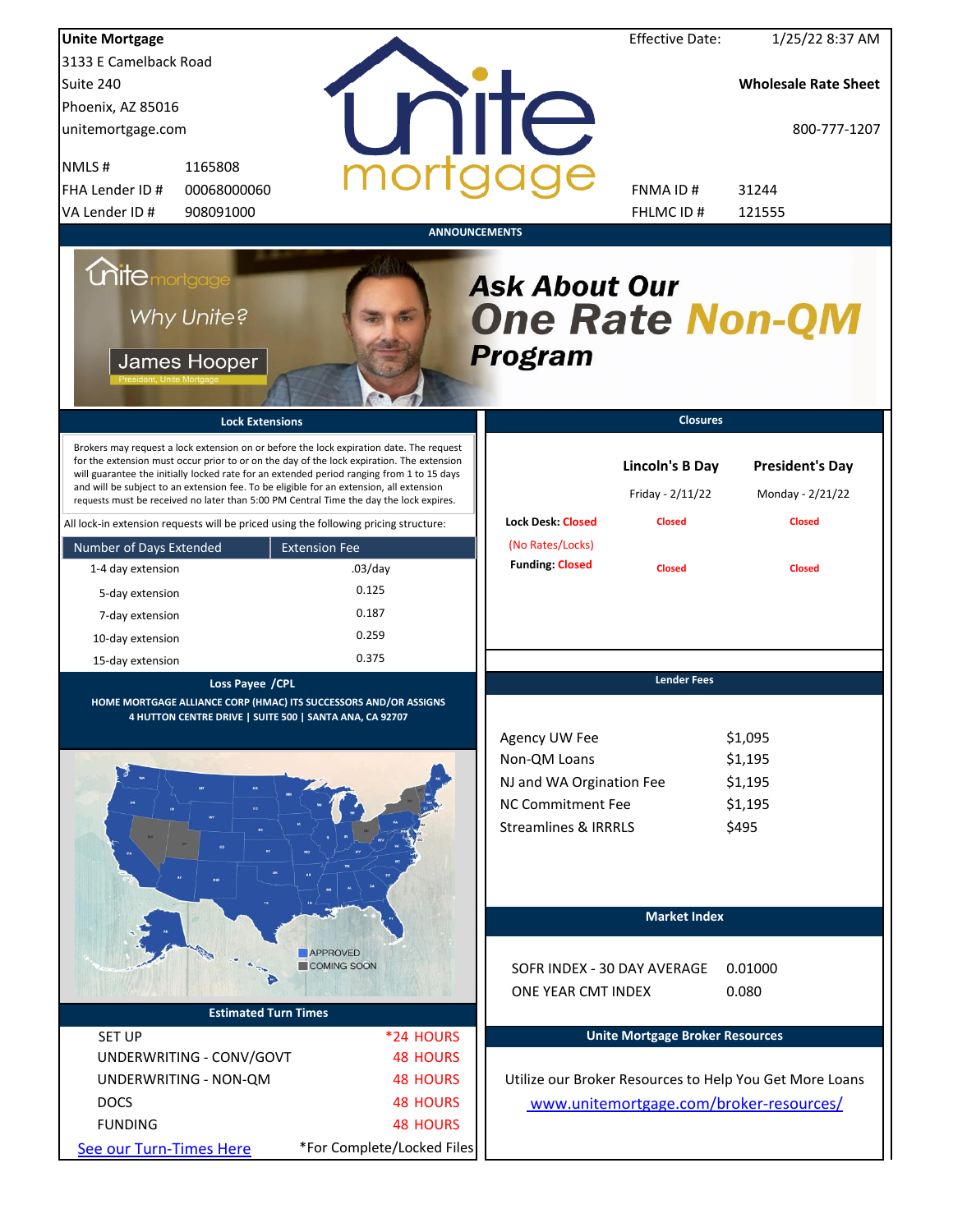

Rates are subject to change without prior notice Not for Public View • For Professional Use Only **Lock Desk**

[locks@unitemtg.com](mailto:locks@unitemtg.com)

File Update: 25-Jan-2022

Effective Date: 25-Jan-2022 2 Price Change Effective: 9:00 AM PST Lock Hours: 9:00 A.M. - 3:00 P.M. PST

# **ONE RATE - DSCR/ Bank Statements**

Price Change Effective: 9:00 AM PST

| <b>DSCR</b>                 |          |  |  |  |  |
|-----------------------------|----------|--|--|--|--|
| <b>25 DAY PRICING</b>       |          |  |  |  |  |
| <b>RATE</b>                 | 30YR FIX |  |  |  |  |
| 4.625<br>100.0000           |          |  |  |  |  |
| <b>24 MO BANK STATEMENT</b> |          |  |  |  |  |
| <b>25 DAY PRICING</b>       |          |  |  |  |  |
| <b>RATE</b><br>30YR FIX     |          |  |  |  |  |
|                             |          |  |  |  |  |

Prod

|               | HIGHLIGHTS                    |                               |
|---------------|-------------------------------|-------------------------------|
| <b>Credit</b> | $700+$                        | $720+$                        |
| roduct        | 30 yr fixed Full Amortization | 30 yr fixed Full Amortization |
| n Amount      | 300,001-1.0MM                 | 300,001-1.0MM                 |
| <b>DSCR</b>   | $+1.100$                      | Not Applicable                |
|               | Purchase 70%                  | Purchase 80%                  |
| urpose        | Rate-Term 70%                 | Rate-Term 80%                 |
|               |                               |                               |

# **4.375** 100.0000

| <b>Loan Amount</b> | 300,001-1.0MM                | 300,001-1.0MM         |  |  |
|--------------------|------------------------------|-----------------------|--|--|
| <b>DSCR</b>        | $+1.100$                     | Not Applicable        |  |  |
|                    | Purchase 70%                 | Purchase 80%          |  |  |
| <b>Purpose</b>     | Rate-Term 70%                | Rate-Term 80%         |  |  |
|                    | Cash-Out 65%                 | Cash-Out 75%          |  |  |
| <b>Occupancy</b>   | Non Owner Occupied           | <b>Owner Occupied</b> |  |  |
| <b>ACH</b>         | Required                     | Required              |  |  |
| <b>PPP</b>         | 5 Years                      | None                  |  |  |
| <b>Reserves</b>    | 12 Month PITIA               | 12 Month PITIA        |  |  |
| <b>Escrows</b>     | Required                     | Required              |  |  |
| <b>Property</b>    | Single Unit only             | Single Unit Only      |  |  |
|                    | <b>No Hits for LLPAs !!!</b> |                       |  |  |

# **DSCR PRIME PLUS**

|                   | <b>30 DAY PRICING</b>   |                                                |  | <b>PRICING ADJUSTMENTS</b>      |                      |         |                   |          |            |          |          |
|-------------------|-------------------------|------------------------------------------------|--|---------------------------------|----------------------|---------|-------------------|----------|------------|----------|----------|
| <b>RATE</b>       | <b>5/6 ARM</b>          | 30YR FIX                                       |  |                                 |                      |         |                   |          | <b>LTV</b> |          |          |
| 6.250             | 104.6250                | 104.3750                                       |  | <b>Documentation</b>            | <b>Credit Score</b>  |         | 00.01-50 50.01-55 | 55.01-60 | 60.01-65   | 65.01-70 | 70.01-75 |
| 6.125             | 104.3750                | 104.1250                                       |  |                                 | $\geq 780$           | (0.250) | (0.375)           | (0.500)  | (0.625)    | (0.875)  | (1.125)  |
| 6.000             | 104.1250                | 103.8750                                       |  |                                 | 760 - 779            | (0.375) | (0.375)           | (0.625)  | (0.875)    | (1.000)  | (1.375)  |
| 5.875             | 103.8750                | 103.6250                                       |  |                                 | 740 - 759            | (0.375) | (0.500)           | (0.750)  | (1.000)    | (1.250)  | (1.625)  |
| 5.750             | 103.6250                | 103.3750                                       |  | <b>DSCR</b>                     | 720 - 739            | (0.500) | (0.625)           | (0.875)  | (1.125)    | (1.500)  | (2.000)  |
| 5.625             | 103.3750                | 103.1250                                       |  |                                 | 700 - 719            | (0.625) | (0.750)           | (1.000)  | (1.375)    | (1.875)  | #N/A     |
| 5.500             | 103.1250                | 102.8750                                       |  |                                 | 680 - 699            | (0.875) | (1.000)           | (1.250)  | (1.750)    | #N/A     | #N/A     |
| 5.375             | 102.8750                | 102.6250                                       |  |                                 | $660 - 679$          | (1.375) | (1.500)           | (1.625)  | (2.250)    | $\#N/A$  | #N/A     |
| 5.250             | 102.6250                | 102.3750                                       |  |                                 | 5/6 40yr ARM SOFR    | (0.250) | (0.250)           | (0.250)  | (0.250)    | (0.250)  | (0.250)  |
| 5.125             | 102.3750                | 102.1250                                       |  | Product                         | 40yr Fixed           | (0.250) | (0.250)           | (0.250)  | (0.250)    | (0.250)  | (0.250)  |
| 5.000             | 102.1250                | 101.8750                                       |  |                                 | Interest-Only        | (0.250) | (0.250)           | (0.375)  | (0.500)    | (0.625)  | (0.750)  |
| 4.875             | 101.8750                | 101.6250                                       |  |                                 | 150,000-200k         | (0.500) | (0.500)           | (0.500)  | (0.500)    | (0.500)  | (0.750)  |
| 4.750             | 101.5000                | 101.2500                                       |  |                                 | 200,001-300k         | 0.000   | 0.000             | 0.000    | 0.000      | (0.250)  | (0.250)  |
| 4.625             | 101.1250                | 100.8750                                       |  |                                 | 300,001-1.0m         | 0.000   | 0.000             | 0.000    | 0.000      | 0.000    | 0.000    |
| 4.500             | 100.7500                | 100.5000                                       |  | <b>Loan Amount</b>              | 1,000,001-1.5m       | (0.250) | (0.250)           | (0.250)  | (0.250)    | (0.250)  | (0.250)  |
| 4.375             | 100.3750                | 100.1250                                       |  |                                 | 1,500,001-2.0m       | (0.500) | (0.500)           | (0.500)  | #N/A       | #N/A     | #N/A     |
| 4.250             | 99.8750                 | 99.6250                                        |  |                                 | 2,000,001-2.5m       | (0.750) | (0.750)           | (0.750)  | #N/A       | #N/A     | #N/A     |
| 4.125             | 99.3750                 | 99.1250                                        |  |                                 | 2,500,001-3.0m       | (0.750) | (0.750)           | (0.750)  | #N/A       | #N/A     | #N/A     |
|                   |                         |                                                |  |                                 | $DSCR \geq 1.5$      | 0.250   | 0.250             | 0.250    | 0.250      | 0.250    | 0.250    |
|                   |                         | <b>MAX PRICING</b> (Lower of Price or Premium) |  | <b>DSCR</b>                     | DSCR 1.25-1.49       | 0.250   | 0.250             | 0.250    | 0.250      | 0.250    | 0.250    |
| No Prepay - Hard  |                         | 100.5000                                       |  |                                 | DSCR 1.10-1.24       | 0.000   | 0.000             | 0.000    | 0.000      | 0.000    | 0.000    |
| 1yr Prepay - Hard |                         | 100.7500                                       |  | <b>Purpose</b>                  | Cash-Out             | (0.250) | (0.375)           | (0.375)  | (0.375)    | #N/A     | #N/A     |
| 2yr Prepay - Hard |                         | 101.0000                                       |  |                                 | Condo-Warrantable    | (0.250) | (0.250)           | (0.250)  | (0.250)    | (0.500)  | (0.500)  |
| 3yr Prepay - Hard |                         | 101.2500                                       |  | <b>Property Type</b>            | Condo-NonWarrantable | (0.500) | (0.500)           | (0.500)  | (0.500)    | $\#N/A$  | $\#N/A$  |
| 4yr Prepay - Hard |                         | 101.5000                                       |  |                                 | 2-4 Unit             | (0.250) | (0.250)           | (0.250)  | (0.250)    | $\#N/A$  | #N/A     |
| 5yr Prepay - Hard |                         | 101.7500                                       |  | <b>Credit / Housing History</b> | 1x30x12              | (0.750) | (0.750)           | (0.750)  | (0.750)    | (0.750)  | (0.750)  |
|                   |                         |                                                |  | <b>Other Miscellaneous</b>      | <b>ACH</b>           | 0.125   | 0.125             | 0.125    | 0.125      | 0.125    | 0.125    |
|                   | <b>ARM MARGIN</b>       |                                                |  |                                 | No Escrows (No HPML) | (0.150) | (0.150)           | (0.150)  | (0.150)    | (0.150)  | (0.150)  |
|                   | 5.000                   | SOFR                                           |  |                                 | No Prepay            | (1.500) | (1.500)           | (1.500)  | (1.500)    | (1.500)  | (1.500)  |
|                   |                         |                                                |  |                                 | 1yr Prepay           | (1.000) | (1.000)           | (1.000)  | (1.000)    | (1.000)  | (1.000)  |
|                   |                         |                                                |  |                                 | 2yr Prepay           | (0.500) | (0.500)           | (0.500)  | (0.500)    | (0.500)  | (0.500)  |
|                   | <b>LOCK FEES</b>        |                                                |  | <b>Prepay Penalty</b>           | <b>3yr Prepay</b>    | 0.000   | 0.000             | 0.000    | 0.000      | 0.000    | 0.000    |
|                   | Relock Fee:             | .250                                           |  |                                 | 4yr Prepay           | 0.375   | 0.375             | 0.375    | 0.375      | 0.375    | 0.375    |
|                   | Extension Fee Per Diem: | .030                                           |  |                                 | 5yr Prepay           | 0.750   | 0.750             | 0.750    | 0.750      | 0.750    | 0.750    |
|                   | <b>Extension Max:</b>   | 15 Days                                        |  |                                 | 25 Day               | 0.000   | 0.000             | 0.000    | 0.000      | 0.000    | 0.000    |
|                   |                         |                                                |  | <b>Lock Term</b>                | 40 Day               | (0.150) | (0.150)           | (0.150)  | (0.150)    | (0.150)  | (0.150)  |
|                   |                         |                                                |  |                                 | 55 Day               | $\#N/A$ | $\#N/A$           | $\#N/A$  | #N/A       | $\#N/A$  | $\#N/A$  |
|                   |                         |                                                |  |                                 |                      |         |                   |          |            |          |          |

| <b>RATE</b> | <b>5/6 ARM</b> | <b>30YR FIX</b> |
|-------------|----------------|-----------------|
| 6.250       | 104.6250       | 104.3750        |
| 6.125       | 104.3750       | 104.1250        |
| 6.000       | 104.1250       | 103.8750        |
| 5.875       | 103.8750       | 103.6250        |
| 5.750       | 103.6250       | 103.3750        |
| 5.625       | 103.3750       | 103.1250        |
| 5.500       | 103.1250       | 102.8750        |
| 5.375       | 102.8750       | 102.6250        |
| 5.250       | 102.6250       | 102.3750        |
| 5.125       | 102.3750       | 102.1250        |
| 5.000       | 102.1250       | 101.8750        |
| 4.875       | 101.8750       | 101.6250        |
| 4.750       | 101.5000       | 101.2500        |
| 4.625       | 101.1250       | 100.8750        |
| 4.500       | 100.7500       | 100.5000        |
| 4.375       | 100.3750       | 100.1250        |
| 4.250       | 99.8750        | 99.6250         |
| 4125        | 993750         | 99 1 2 5 0      |

| <b>MAX PRICING</b> (Lower of Price or Premium) |          |  |  |
|------------------------------------------------|----------|--|--|
| No Prepay - Hard                               | 100.5000 |  |  |
| 1yr Prepay - Hard                              | 100.7500 |  |  |
| 2yr Prepay - Hard                              | 101.0000 |  |  |
| 3yr Prepay - Hard                              | 101.2500 |  |  |
| 4yr Prepay - Hard                              | 101.5000 |  |  |
| 5yr Prepay - Hard                              | 101.7500 |  |  |

| <b>ARM MARGIN</b> |             |  |
|-------------------|-------------|--|
| 5.000             | <b>SOFR</b> |  |
|                   |             |  |
|                   |             |  |

| <b>LOCK FEES</b>        |         |  |  |
|-------------------------|---------|--|--|
| Relock Fee:             | .250    |  |  |
| Extension Fee Per Diem: | .030    |  |  |
| <b>Extension Max:</b>   | 15 Days |  |  |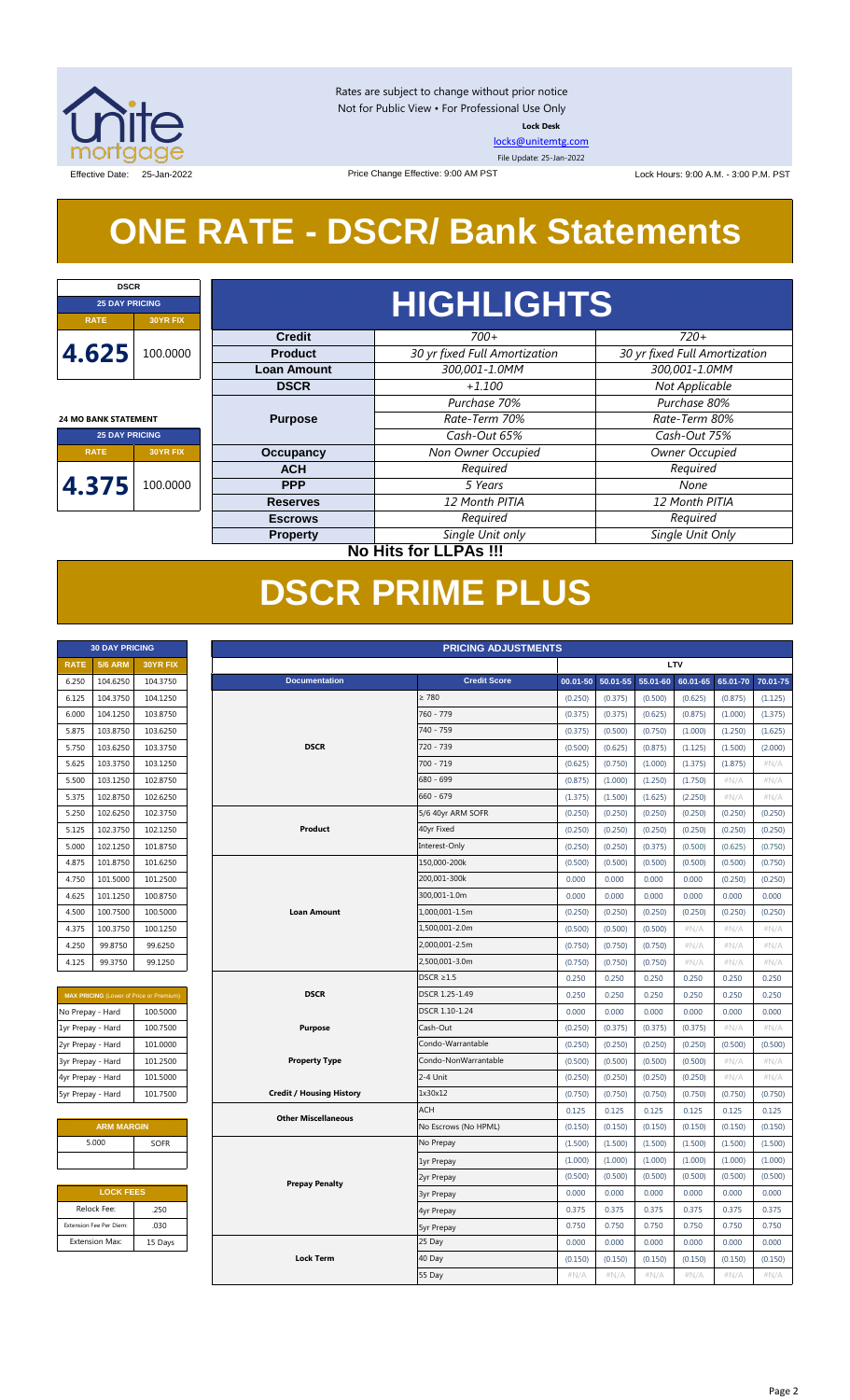

Rates are subject to change without prior notice Not for Public View • For Professional Use Only **Lock Desk**

[locks@unitemtg.com](mailto:locks@unitemtg.com)

File Update: 25-Jan-2022

Effective Date: 25-Jan-2022 Price Change Effective: 9:00 AM PST Lock Hours: 9:00 A.M. - 3:00 P.M. PST

## **DSCR PRIME & FOREIGN NATIONAL**

|             | <b>30 DAY PRICING</b> |                 |  |  |  |
|-------------|-----------------------|-----------------|--|--|--|
| <b>RATE</b> | <b>5/6 ARM</b>        | <b>30YR FIX</b> |  |  |  |
| 6.500       | 104.3750              | 104.1250        |  |  |  |
| 6.375       | 104.1250              | 103.8750        |  |  |  |
| 6.250       | 103.8750              | 103.6250        |  |  |  |
| 6.125       | 103.6250              | 103.3750        |  |  |  |
| 6.000       | 103.3750              | 103.1250        |  |  |  |
| 5.875       | 103.1250              | 102.8750        |  |  |  |
| 5.750       | 102.8750              | 102.6250        |  |  |  |
| 5.625       | 102.6250              | 102.3750        |  |  |  |
| 5.500       | 102.3750              | 102.1250        |  |  |  |
| 5.375       | 102.1250              | 101.8750        |  |  |  |
| 5.250       | 101.8750              | 101.6250        |  |  |  |
| 5.125       | 101.6250              | 101.3750        |  |  |  |
| 5.000       | 101.3750              | 101.1250        |  |  |  |
| 4.875       | 101.1250              | 100.8750        |  |  |  |
| 4.750       | 100.7500              | 100.5000        |  |  |  |
| 4.625       | 100.3750              | 100.1250        |  |  |  |
| 4.500       | 99.8750               | 99.6250         |  |  |  |
| 4.375       | 99.3750               | 99.1250         |  |  |  |
| 4.250       | 98.7500               | 98.5000         |  |  |  |

| <b>MAX PRICING (Lower of Price or Premium)</b> |          |  |  |
|------------------------------------------------|----------|--|--|
| No Prepay - Hard                               | 100.7500 |  |  |
| 1yr Prepay - Hard                              | 101.0000 |  |  |
| 2yr Prepay - Hard                              | 101.2500 |  |  |
| 3yr Prepay - Hard                              | 101.5000 |  |  |
| 4yr Prepay - Hard                              | 101.7500 |  |  |
| 5yr Prepay - Hard                              | 102.0000 |  |  |

| <b>ARM MARGIN</b> |             |  |  |
|-------------------|-------------|--|--|
| 5.000             | <b>SOFR</b> |  |  |

| <b>LOCK FEES</b>        |         |
|-------------------------|---------|
| Relock Fee:             | .250    |
| Extension Fee Per Diem: | .030    |
| <b>Extension Max:</b>   | 15 Days |

|                                           | <b>30 DAY PRICING</b>   |                                         |                                 | <b>PRICING ADJUSTMENTS</b>    |         |                   |          |            |          |          |          |
|-------------------------------------------|-------------------------|-----------------------------------------|---------------------------------|-------------------------------|---------|-------------------|----------|------------|----------|----------|----------|
| <b>5/6 ARM</b><br><b>RATE</b><br>30YR FIX |                         |                                         |                                 |                               |         |                   |          | <b>LTV</b> |          |          |          |
| 6.500                                     | 104.3750                | 104.1250                                | <b>Documentation</b>            | <b>Credit Score</b>           |         | 00.01-50 50.01-55 | 55.01-60 | 60.01-65   | 65.01-70 | 70.01-75 | 75.01-80 |
| 6.375                                     | 104.1250                | 103.8750                                |                                 | $\geq 780$                    | (0.250) | (0.375)           | (0.500)  | (0.625)    | (0.875)  | (1.125)  | (1.750)  |
| 6.250                                     | 103.8750                | 103.6250                                |                                 | 760 - 779                     | (0.375) | (0.375)           | (0.625)  | (0.875)    | (1.000)  | (1.375)  | (2.000)  |
| 6.125                                     | 103.6250                | 103.3750                                |                                 | 740 - 759                     | (0.375) | (0.500)           | (0.750)  | (1.000)    | (1.250)  | (1.625)  | (2.250)  |
| 6.000                                     | 103.3750                | 103.1250                                |                                 | 720 - 739                     | (0.500) | (0.625)           | (0.875)  | (1.125)    | (1.500)  | (2.000)  | (2.750)  |
| 5.875                                     | 103.1250                | 102.8750                                | <b>DSCR</b>                     | $700 - 719$                   | (0.625) | (0.750)           | (1.000)  | (1.375)    | (1.875)  | (2.500)  | (3.500)  |
| 5.750                                     | 102.8750                | 102.6250                                |                                 | 680 - 699                     | (0.875) | (1.000)           | (1.250)  | (1.750)    | (2.250)  | (3.000)  | (3.875)  |
| 5.625                                     | 102.6250                | 102.3750                                |                                 | $660 - 679$                   | (1.375) | (1.500)           | (1.625)  | (2.250)    | (3.125)  | (3.750)  | (4.500)  |
| 5.500                                     | 102.3750                | 102.1250                                |                                 | $640 - 659$                   | (1.875) | (2.000)           | (2.125)  | (2.750)    | (3.625)  | (4.750)  | $\#N/A$  |
| 5.375                                     | 102.1250                | 101.8750                                |                                 | $620 - 639$                   | (2.375) | (2.500)           | (2.625)  | (3.250)    | (4.125)  | #N/A     | $\#N/A$  |
| 5.250                                     | 101.8750                | 101.6250                                |                                 | 5/6 30yr ARM SOFR             | 0.000   | 0.000             | 0.000    | 0.000      | 0.000    | 0.000    | 0.000    |
| 5.125                                     | 101.6250                | 101.3750                                |                                 | 7/6 30yr ARM SOFR             | (0.250) | (0.250)           | (0.250)  | (0.250)    | (0.250)  | (0.250)  | (0.250)  |
|                                           | 101.3750                | 101.1250                                |                                 |                               | (0.250) |                   | (0.250)  | (0.250)    | (0.250)  |          | (0.250)  |
| 5.000                                     |                         | 100.8750                                | Product                         | 5/6 40yr ARM SOFR             |         | (0.250)           |          |            |          | (0.250)  |          |
| 4.875                                     | 101.1250                |                                         |                                 | 7/6 40yr ARM SOFR             | (0.500) | (0.500)           | (0.500)  | (0.500)    | (0.500)  | (0.500)  | (0.500)  |
| 4.750                                     | 100.7500                | 100.5000                                |                                 | 40yr Fixed                    | (0.250) | (0.250)           | (0.250)  | (0.250)    | (0.250)  | (0.250)  | (0.250)  |
| 4.625                                     | 100.3750                | 100.1250                                |                                 | Interest-Only<br>150,000-200k | (0.250) | (0.250)           | (0.375)  | (0.500)    | (0.625)  | (0.750)  | (1.000)  |
| 4.500                                     | 99.8750                 | 99.6250                                 |                                 |                               | (0.500) | (0.500)           | (0.500)  | (0.500)    | (0.500)  | (0.750)  | (0.750)  |
| 4.375                                     | 99.3750                 | 99.1250                                 |                                 | 200,001-300k                  | 0.000   | 0.000             | 0.000    | 0.000      | (0.250)  | (0.250)  | (0.500)  |
| 4.250                                     | 98.7500                 | 98.5000                                 |                                 | 300,001-1.0m                  | 0.000   | 0.000             | 0.000    | 0.000      | 0.000    | 0.000    | 0.000    |
|                                           |                         |                                         | <b>Loan Amount</b>              | 1,000,001-1.5m                | (0.250) | (0.250)           | (0.250)  | (0.250)    | (0.250)  | (0.250)  | (0.500)  |
|                                           |                         | MAX PRICING (Lower of Price or Premium) |                                 | 1,500,001-2.0m                | (0.500) | (0.500)           | (0.500)  | (0.500)    | $\#N/A$  | $\#N/A$  | $\#N/A$  |
| No Prepay - Hard                          |                         | 100.7500                                |                                 | 2,000,001-2.5m                | (0.750) | (0.750)           | (0.750)  | (0.750)    | $\#N/A$  | $\#N/A$  | # $N/A$  |
| 1yr Prepay - Hard                         |                         | 101.0000                                |                                 | 2,500,001-3.0m                | (0.750) | (0.750)           | (0.750)  | (0.750)    | $\#N/A$  | $\#N/A$  | $\#N/A$  |
| 2yr Prepay - Hard                         |                         | 101.2500                                |                                 | $DSCR \geq 1.5$               | 0.250   | 0.250             | 0.250    | 0.250      | 0.250    | 0.250    | 0.250    |
| 3yr Prepay - Hard                         |                         | 101.5000                                |                                 | DSCR 1.25-1.49                | 0.250   | 0.250             | 0.250    | 0.250      | 0.250    | 0.250    | 0.250    |
| 4yr Prepay - Hard                         |                         | 101.7500                                | <b>DSCR</b>                     | DSCR 1.10-1.24                | 0.000   | 0.000             | 0.000    | 0.000      | 0.000    | 0.000    | 0.000    |
| 5yr Prepay - Hard                         |                         | 102.0000                                |                                 | DSCR 1.00-1.09                | (0.250) | (0.250)           | (0.375)  | (0.375)    | (0.500)  | (0.500)  | (0.750)  |
|                                           |                         |                                         |                                 | DSCR 0.75-0.99                | (1.500) | (1.500)           | (1.625)  | (1.625)    | (1.750)  | (1.750)  | $\#N/A$  |
|                                           | <b>ARM MARGIN</b>       |                                         | <b>Purpose</b>                  | Cash-Out                      | (0.250) | (0.375)           | (0.375)  | (0.375)    | (0.500)  | (0.625)  | $\#N/A$  |
|                                           | 5.000                   | SOFR                                    |                                 | Condo-Warrantable             | (0.250) | (0.250)           | (0.250)  | (0.250)    | (0.500)  | (0.500)  | (0.500)  |
|                                           |                         |                                         | <b>Property Type</b>            | Condo-NonWarrantable          | (0.500) | (0.500)           | (0.500)  | (0.500)    | (0.750)  | $\#N/A$  | #N/A     |
|                                           | <b>LOCK FEES</b>        |                                         |                                 | 2-4Unit                       | (0.250) | (0.250)           | (0.250)  | (0.250)    | (0.500)  | (0.500)  | (0.500)  |
|                                           | Relock Fee:             | .250                                    |                                 | Modular                       | (1.000) | (1.000)           | (1.000)  | (1.000)    | (1.000)  | (1.000)  | (1.000)  |
|                                           | Extension Fee Per Diem: | .030                                    | Citizenship                     | Foreign Nat'l (DSCR Only)     | (1.750) | (1.750)           | (1.750)  | (1.750)    | $\#N/A$  | $\#N/A$  | $\#N/A$  |
|                                           | <b>Extension Max:</b>   | 15 Days                                 |                                 | 1x30x12                       | (0.750) | (0.750)           | (0.750)  | (0.750)    | (0.750)  | (0.750)  | (0.750)  |
|                                           |                         |                                         |                                 | Multiple30x12                 | (2.250) | (2.250)           | (2.250)  | (2.250)    | (2.250)  | (2.250)  | $\#N/A$  |
|                                           |                         |                                         | <b>Credit / Housing History</b> | FC/SS/DIL/BK7 36-47mo         | (1.000) | (1.000)           | (1.000)  | (1.000)    | (1.000)  | (1.000)  | (1.000)  |
|                                           |                         |                                         |                                 | FC/SS/DIL/BK7 24-35mo         | (1.750) | (1.750)           | (1.750)  | (1.750)    | (1.750)  | (1.750)  | #N/A     |
|                                           |                         |                                         |                                 | BK7 12-23mo                   | (2.500) | (2.500)           | (2.500)  | (2.500)    | (2.500)  | (2.500)  | $\#N/A$  |
|                                           |                         |                                         |                                 | BK13 DC                       | (1.000) | (1.000)           | (1.000)  | (1.000)    | (1.000)  | (1.000)  | (1.000)  |
|                                           |                         |                                         | <b>Other Miscellaneous</b>      | ACH                           | 0.125   | 0.125             | 0.125    | 0.125      | 0.125    | 0.125    | 0.125    |
|                                           |                         |                                         |                                 | Escrows                       | 0.000   | 0.000             | 0.000    | 0.000      | 0.000    | 0.000    | 0.000    |
|                                           |                         |                                         |                                 | No Prepay                     | (1.500) | (1.500)           | (1.500)  | (1.500)    | (1.500)  | (1.500)  | (1.500)  |
|                                           |                         |                                         |                                 | 1yr Prepay                    | (1.000) | (1.000)           | (1.000)  | (1.000)    | (1.000)  | (1.000)  | (1.000)  |
|                                           |                         |                                         |                                 | 2yr Prepay                    | (0.500) | (0.500)           | (0.500)  | (0.500)    | (0.500)  | (0.500)  | (0.500)  |
|                                           |                         |                                         | <b>Prepay Penalty</b>           | <b>3yr Prepay</b>             | 0.000   | 0.000             | 0.000    | 0.000      | 0.000    | 0.000    | 0.000    |
|                                           |                         |                                         |                                 | 4yr Prepay                    | 0.375   | 0.375             | 0.375    | 0.375      | 0.375    | 0.375    | 0.375    |
|                                           |                         |                                         |                                 | <b>5yr Prepay</b>             | 0.750   | 0.750             | 0.750    | 0.750      | 0.750    | 0.750    | 0.750    |
|                                           |                         |                                         |                                 | 25 Day                        | 0.000   | 0.000             | 0.000    | 0.000      | 0.000    | 0.000    | 0.000    |
|                                           |                         |                                         | <b>Lock Term</b>                | 40 Day                        | (0.150) | (0.150)           | (0.150)  | (0.150)    | (0.150)  | (0.150)  | (0.150)  |
|                                           |                         |                                         |                                 | 55 Day                        | (0.300) | (0.300)           | (0.300)  | (0.300)    | (0.300)  | (0.300)  | (0.300)  |
|                                           |                         |                                         |                                 |                               |         |                   |          |            |          |          |          |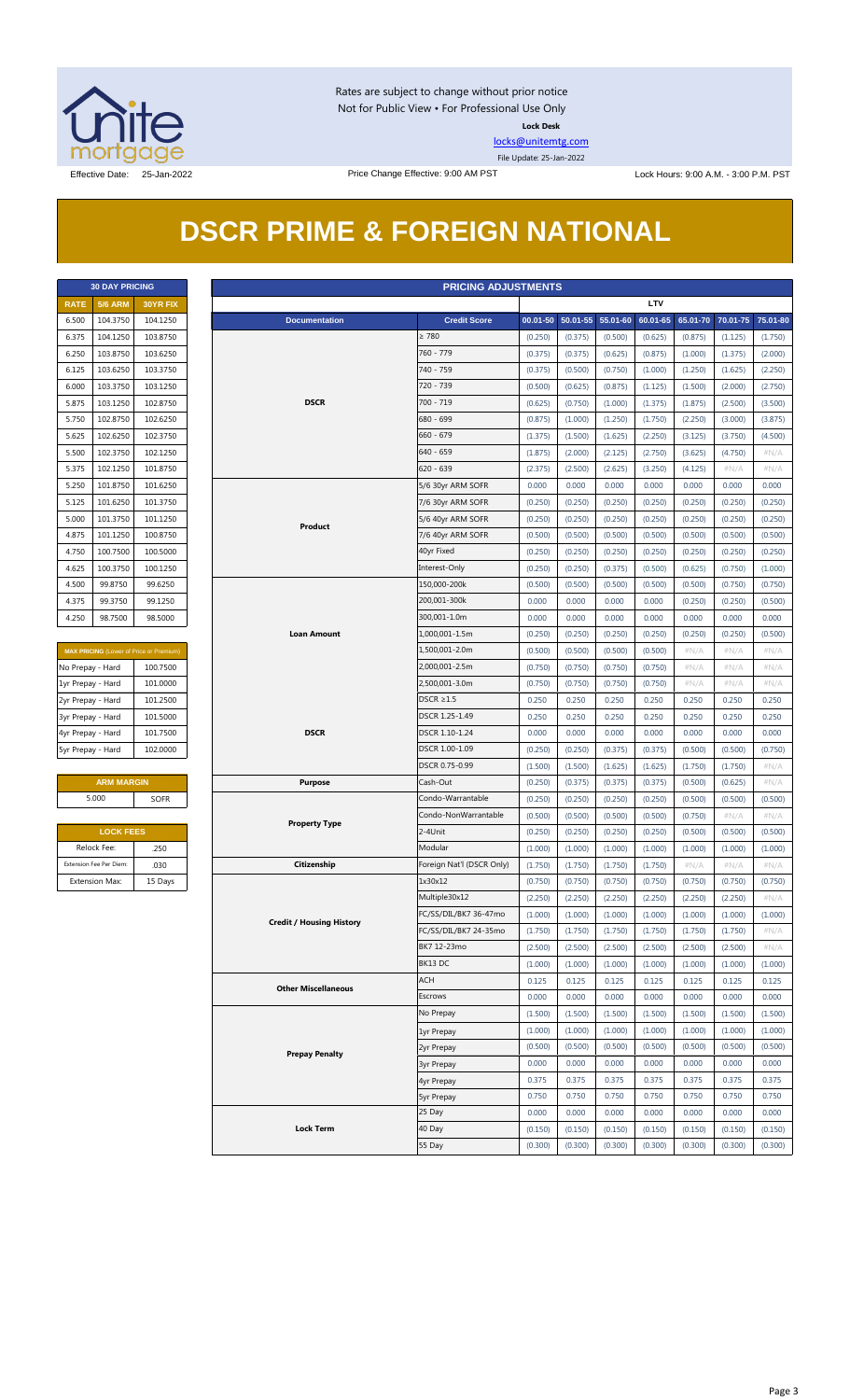

Rates are subject to change without prior notice Not for Public View • For Professional Use Only **Lock Desk** locks@unitemtg.com File Update: 25-Jan-2022 Effective Date: 25-Jan-2022 Price Change Effective: 9:00 AM PST Lock Hours: 9:00 A.M. - 3:00 P.M. PST

# **Alt Doc PRIME PLUS**

|             | PRIMARY & SECONDARY HOME |                 |
|-------------|--------------------------|-----------------|
| <b>RATE</b> | <b>5/6 ARM</b>           | <b>30YR FIX</b> |
| 6.125       | 105.125                  | 104.875         |
| 6.000       | 104.875                  | 104.625         |
| 5.875       | 104.625                  | 104.375         |
| 5.750       | 104.375                  | 104.125         |
| 5.625       | 104.125                  | 103.875         |
| 5.500       | 103.875                  | 103.625         |
| 5.375       | 103.625                  | 103.375         |
| 5.250       | 103.375                  | 103.125         |
| 5.125       | 103.125                  | 102.875         |
| 5.000       | 102.875                  | 102.625         |
| 4.875       | 102.625                  | 102.375         |
| 4.750       | 102.375                  | 102.125         |
| 4.625       | 102.125                  | 101.875         |
| 4.500       | 101.750                  | 101.500         |
| 4.375       | 101.375                  | 101.125         |
| 4.250       | 101.000                  | 100.750         |
| 4.125       | 100.500                  | 100.250         |
| 4.000       | 100.000                  | 99.750          |
|             |                          |                 |

| <b>LOCK FEES</b>                               |         |  |  |  |  |  |  |  |
|------------------------------------------------|---------|--|--|--|--|--|--|--|
| Relock Fee:                                    | .250    |  |  |  |  |  |  |  |
| <b>Extension Fee Per Diem</b>                  | .030    |  |  |  |  |  |  |  |
| <b>Extension Max:</b>                          | 15 Days |  |  |  |  |  |  |  |
|                                                |         |  |  |  |  |  |  |  |
| <b>MAX PRICING (Lower of Price or Premium)</b> |         |  |  |  |  |  |  |  |
| 101,0000                                       |         |  |  |  |  |  |  |  |

|                               | PRIMARY & SECONDARY HOME<br><b>PRICING ADJUSTMENTS</b> |          |                               |                              |                    |                    |                    |                    |                    |                    |                                |  |  |  |
|-------------------------------|--------------------------------------------------------|----------|-------------------------------|------------------------------|--------------------|--------------------|--------------------|--------------------|--------------------|--------------------|--------------------------------|--|--|--|
| RATE                          | <b>5/6 ARM</b>                                         | 30YR FIX |                               |                              |                    |                    |                    | LTV                |                    |                    |                                |  |  |  |
| 6.125                         | 105.125                                                | 104.875  | <b>Documentation</b>          | <b>Credit Score</b>          | 00.01-50           | 50.01-55           | 55.01-60           | 60.01-65           | 65.01-70           | 70.01-75           | 75.01-80                       |  |  |  |
| 6.000                         | 104.875                                                | 104.625  | <b>Full Doc</b>               | 780                          | 0.000              | 0.000              | 0.000              | (0.250)            | (0.375)            | (0.375)            | (0.500)                        |  |  |  |
| 5.875                         | 104.625                                                | 104.375  |                               | 760 - 779                    | 0.000              | 0.000              | 0.000              | (0.250)            | (0.375)            | (0.500)            | (0.625)                        |  |  |  |
| 5.750                         | 104.375                                                | 104.125  |                               | 740 - 759                    | 0.000              | 0.000              | 0.000              | (0.250)            | (0.375)            | (0.625)            | (0.750)                        |  |  |  |
| 5.625                         | 104.125                                                | 103.875  |                               | 720 - 739                    | (0.125)            | (0.125)            | (0.125)            | (0.250)            | (0.500)            | (0.750)            | (1.000)                        |  |  |  |
| 5.500                         | 103.875                                                | 103.625  |                               | 700 - 719                    | (0.250)            | (0.250)            | (0.375)            | (0.500)            | (0.625)            | (0.875)            | #N/A                           |  |  |  |
| 5.375                         | 103.625                                                | 103.375  |                               | 680 - 699                    | (0.250)            | (0.250)            | (0.500)            | (0.625)            | (0.750)            | #N/A               | #N/A                           |  |  |  |
| 5.250                         | 103.375                                                | 103.125  |                               | 660 - 679                    | (0.250)            | (0.375)            | (0.500)            | (1.000)            | (1.375)            | # $N/A$            | #N/A                           |  |  |  |
| 5.125                         | 103.125                                                | 102.875  |                               | 640 - 659                    | $\#N/A$            | $\#N/A$            | #N/A               | #N/A               | $\#N/A$            | #N/A               | #N/A                           |  |  |  |
| 5.000                         | 102.875                                                | 102.625  |                               | 620 - 639                    | $\#N/A$            | $\#N/A$            | #N/A               | $\#N/A$            | #N/A               | #N/A               | #N/A                           |  |  |  |
| 4.875                         | 102.625                                                | 102.375  | <b>Bank</b>                   | > 780                        | (0.125)            | (0.250)            | (0.250)            | (0.375)            | (0.500)            | (0.625)            | (0.875)                        |  |  |  |
| 4.750                         | 102.375                                                | 102.125  | <b>Statement</b>              | 760 - 779                    | (0.250)            | (0.250)            | (0.250)            | (0.500)            | (0.625)            | (0.750)            | (1.125)                        |  |  |  |
| 4.625                         | 102.125                                                | 101.875  |                               | 740 - 759                    | (0.250)            | (0.250)            | (0.250)            | (0.625)            | (0.750)            | (1.000)            | (1.375)                        |  |  |  |
| 4.500                         | 101.750                                                | 101.500  |                               | 720 - 739                    | (0.250)            | (0.375)            | (0.375)            | (0.750)            | (0.875)            | (1.125)            | (1.625)                        |  |  |  |
| 4.375                         | 101.375                                                | 101.125  |                               | 700 - 719                    | (0.375)            | (0.375)            | (0.625)            | (0.875)            | (1.125)            | (1.500)            | $\#N/A$                        |  |  |  |
| 4.250                         | 101.000                                                | 100.750  |                               | 580 - 699                    | (0.375)            | (0.500)            | (0.750)            | (1.000)            | (1.375)            | #N/A               | $\#N/\beta$                    |  |  |  |
| 4.125                         | 100.500                                                | 100.250  |                               | 660 - 679                    | (0.500)            | (0.750)            | (1.000)            | (1.500)            | (2.250)            | # $N/A$            | #N/A                           |  |  |  |
| 4.000                         | 100.000                                                | 99.750   |                               | 640 - 659                    | $\#N/A$            | $\#N/A$            | $\#N/A$            | $\#N/A$            | $\#N/A$            | #N/A               | $\#N/A$                        |  |  |  |
|                               |                                                        |          |                               | 620 - 639                    | $\#N/A$            | #N/A               | $\#N/A$            | #N/A               | #N/A               | #N/A               | #N/A                           |  |  |  |
|                               | <b>ARM MARGIN</b>                                      |          |                               | 12 Mth Bank Statements       | (0.125)            | (0.125)            | (0.125)            | (0.250)            | (0.375)            | (0.375)            | (0.375)                        |  |  |  |
|                               | 5.000                                                  | SOFR     | Asset                         | $\geq 780$                   | (0.125)            | (0.250)            | (0.250)            | (0.625)            | (0.875)            | (1.125)            | (1.500)                        |  |  |  |
|                               |                                                        |          | <b>Depletion</b>              | 760 - 779                    | (0.125)            | (0.250)            | (0.375)            | (0.750)            | (1.000)            | (1.375)            | (1.875)                        |  |  |  |
|                               |                                                        |          |                               | 740 - 759                    | (0.250)            | (0.250)            | (0.500)            | (0.875)            | (1.125)            | (1.625)            | (2.250)                        |  |  |  |
|                               | <b>LOCK FEES</b>                                       |          |                               | 720 - 739                    | (0.375)            | (0.500)            | (0.625)            | (1.000)            | (1.500)            | (2.000)            | (2.750)                        |  |  |  |
|                               | Relock Fee:                                            | .250     |                               | 700 - 719                    | (0.500)            | (0.625)            | (1.000)            | (1.375)            | (1.875)            | (2.500)            | $\#N/A$                        |  |  |  |
| xtension Fee Per Diem<br>.030 |                                                        |          |                               | 680 - 699                    | (0.625)            | (0.750)            | (1.250)            | (1.750)            | (2.250)            | #N/A               | #N/A                           |  |  |  |
|                               | <b>Extension Max:</b>                                  | 15 Days  |                               | $560 - 679$                  | (0.750)            | (1.000)            | (1.500)            | (2.250)            | (3.125)            | #N/A               | #N/A                           |  |  |  |
|                               |                                                        |          |                               | 640 - 659                    | #N/A               | #N/A               | #N/A               | $\#N/A$            | #N/A               | #N/A               | $\#N/A$                        |  |  |  |
|                               | <b>MAX PRICING</b> (Lower of Price or Premi            |          |                               | 620 - 639                    | $\#N/A$            | $\#N/A$            | $\#N/A$            | #N/A               | #N/A               | #N/A               | #N/A                           |  |  |  |
|                               | 101.0000                                               |          | Product                       | 5/6 30yr ARM SOFR            | 0.000              | 0.000              | 0.000              | 0.000              | 0.000              | 0.000              | 0.000                          |  |  |  |
|                               |                                                        |          |                               | 5/6 40yr ARM SOFR            | (0.250)            | (0.250)            | (0.250)            | (0.250)            | (0.250)            | (0.250)            | (0.250)                        |  |  |  |
|                               |                                                        |          |                               | 30yr Fixed                   | 0.000              | 0.000              | 0.000              | 0.000              | 0.000              | 0.000              | 0.000                          |  |  |  |
|                               |                                                        |          |                               | 40yr Fixed                   | (0.250)            | (0.250)            | (0.250)            | (0.250)            | (0.250)            | (0.250)            | (0.250)                        |  |  |  |
|                               |                                                        |          | Loan                          | nterest-Only<br>150,000-200k | (0.250)<br>(0.500) | (0.250)<br>(0.500) | (0.375)<br>(0.500) | (0.500)<br>(0.500) | (0.625)<br>(0.500) | (0.750)<br>(0.750) | $\#\mathsf{N}/\ell$<br>(0.750) |  |  |  |
|                               |                                                        |          | Amount                        | 200.001-300k                 | 0.000              | 0.000              | 0.000              | 0.000              | (0.250)            | (0.250)            | (0.250)                        |  |  |  |
|                               |                                                        |          |                               | 300,001-1,000,000            | 0.000              | 0.000              | 0.000              | 0.000              | 0.000              | 0.000              | 0.000                          |  |  |  |
|                               |                                                        |          |                               | 1,000,001-1.5m               | (0.250)            | (0.250)            | (0.250)            | (0.250)            | (0.250)            | (0.250)            | (0.250)                        |  |  |  |
|                               |                                                        |          |                               | 1,500,001-2.0m               | (0.500)            | (0.500)            | (0.500)            | (0.500)            | (0.500)            | #N/A               | #N/A                           |  |  |  |
|                               |                                                        |          |                               | ,000,001-2.5m                | (0.750)            | (0.750)            | (0.750)            | (0.750)            | (0.750)            | #N/A               | $\#N/A$                        |  |  |  |
|                               |                                                        |          |                               | 2,500,001-3.0m               | (0.750)            | (0.750)            | (0.750)            | (0.750)            | (0.750)            | #N/A               | #N/A                           |  |  |  |
|                               |                                                        |          | DTI                           | 43.01-50                     | 0.000              | 0.000              | 0.000              | 0.000              | 0.000              | 0.000              | 0.000                          |  |  |  |
|                               |                                                        |          |                               | 50.01-55                     | 0.000              | 0.000              | 0.000              | 0.000              | 0.000              | (0.125)            | #N/A                           |  |  |  |
|                               |                                                        |          | Cash Out                      |                              | (0.250)            | (0.375)            | (0.375)            | (0.375)            | (0.500)            | (0.625)            | #N/A                           |  |  |  |
|                               |                                                        |          | <b>Second Home</b>            |                              | (0.500)            | (0.500)            | (0.500)            | (0.500)            | (0.500)            | (0.500)            | (0.500)                        |  |  |  |
|                               |                                                        |          | <b>Property Type</b>          | Condo-Warrantable            | (0.250)            | (0.250)            | (0.250)            | (0.250)            | (0.500)            | (0.500)            | $\#N/A$                        |  |  |  |
|                               |                                                        |          |                               | Condo-NonWarrantable         | (0.500)            | (0.500)            | (0.500)            | (0.500)            | $\#N/\beta$        | $\#N/F$            | #N/A                           |  |  |  |
|                               |                                                        |          |                               | 2-Unit                       | (0.250)            | (0.250)            | (0.250)            | (0.250)            | (0.500)            | #N/A               | $\#N/A$                        |  |  |  |
|                               |                                                        |          | <b>Credit/Housing History</b> | 1x30x12                      | (0.750)            | (0.750)            | (0.750)            | (0.750)            | (0.750)            | (0.750)            | (0.750)                        |  |  |  |
|                               |                                                        |          |                               | Multiple30x12                | (2.250)            | (2.250)            | (2.250)            | (2.250)            | (2.250)            | (2.250)            | (2.250)                        |  |  |  |
|                               |                                                        |          | <b>Misccellaneous</b>         | ACH                          | 0.125              | 0.125              | 0.125              | 0.125              | 0.125              | 0.125              | 0.125                          |  |  |  |
|                               |                                                        |          |                               | No Escrows (No HPML)         | (0.150)            | (0.150)            | (0.150)            | (0.150)            | (0.150)            | (0.150)            | (0.150)                        |  |  |  |
|                               |                                                        |          | <b>Lock Term</b>              | 45 Day                       | (0.150)            | (0.150)            | (0.150)            | (0.150)            | (0.150)            | (0.150)            | (0.150)                        |  |  |  |
|                               |                                                        |          | <b>State</b>                  | non CA                       | 0.250              | 0.250              | 0.250              | 0.250              | 0.250              | 0.250              | 0.250                          |  |  |  |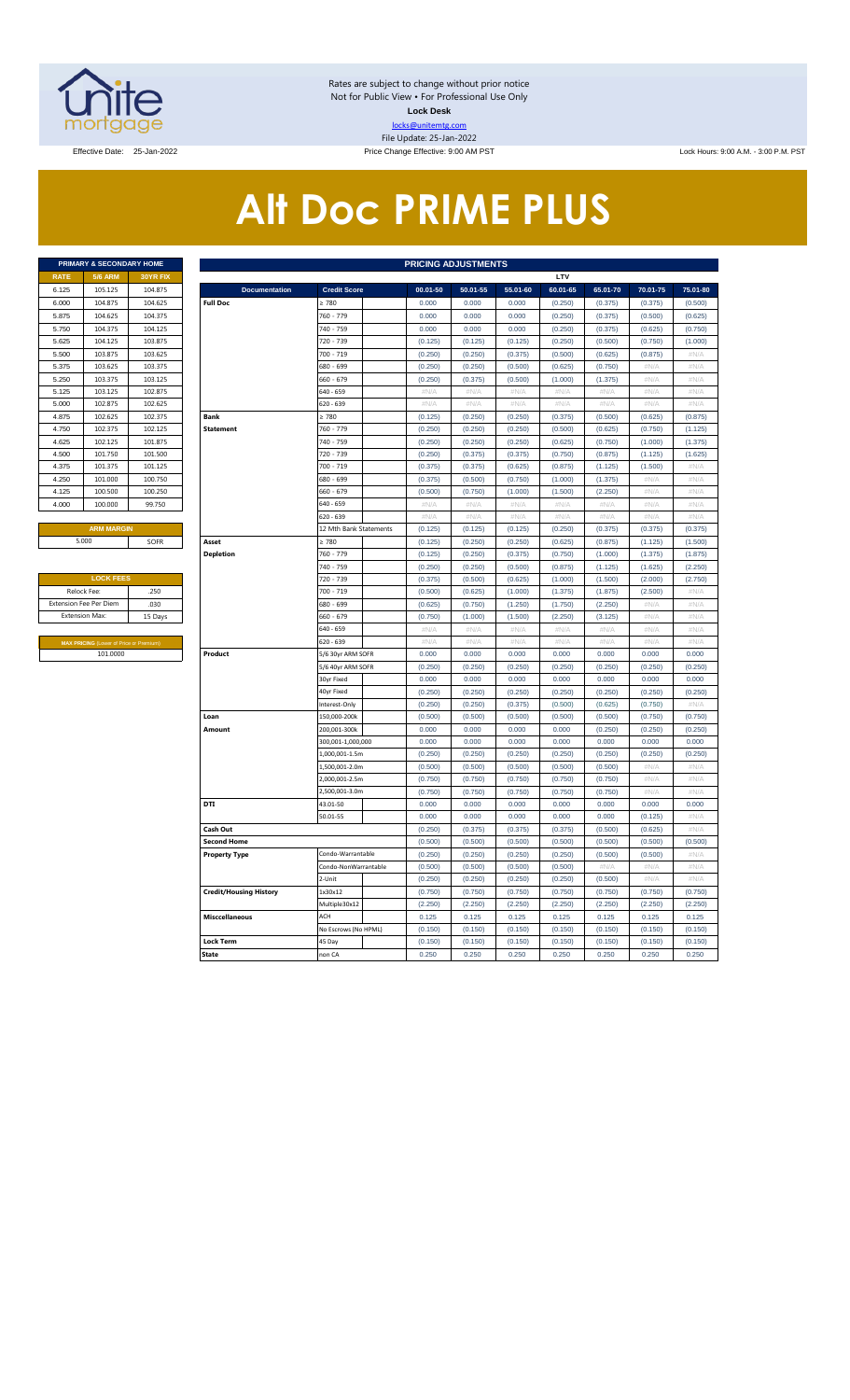

Rates are subject to change without prior notice Not for Public View • For Professional Use Only **Lock Desk** locks@unitemtg.com File Update: 25-Jan-2022

Effective Date: 25-Jan-2022 Price Change Effective: 9:00 AM PST Lock Hours: 9:00 A.M. - 3:00 P.M. PST

# **Alt Doc PRIME**

|             | PRIMARY & SECONDARY HOME |                 |
|-------------|--------------------------|-----------------|
| <b>RATE</b> | <b>5/6 ARM</b>           | <b>30YR FIX</b> |
| 6.250       | 104.625                  | 104.375         |
| 6.125       | 104.375                  | 104.125         |
| 6.000       | 104.125                  | 103.875         |
| 5.875       | 103.875                  | 103.625         |
| 5.750       | 103.625                  | 103.375         |
| 5.625       | 103.375                  | 103.125         |
| 5.500       | 103.125                  | 102.875         |
| 5.375       | 102.875                  | 102.625         |
| 5.250       | 102.625                  | 102 375         |
| 5.125       | 102.375                  | 102 125         |
| 5.000       | 102.125                  | 101.875         |
| 4.875       | 101.875                  | 101.625         |
| 4.750       | 101.625                  | 101.375         |
| 4.625       | 101.375                  | 101.125         |
| 4.500       | 101.000                  | 100.750         |
| 4.375       | 100.625                  | 100.375         |
| 4.250       | 100.250                  | 100.000         |
| 4.125       | 99.750                   | 99.500          |

#### **ARM MARGIN**

| <b>LOCK FEES</b>              |         |
|-------------------------------|---------|
| Relock Fee:                   | 250     |
| <b>Extension Fee Per Diem</b> | .030    |
| <b>Extension Max:</b>         | 15 Days |
|                               |         |

**MAX PRICING** (Lower of Price or Premium) 101.0000

|                       | PRIMARY & SECONDARY HOME                |          | <b>PRICING ADJUSTMENTS</b>    |                        |  |          |          |          |          |          |          |          |          |          |
|-----------------------|-----------------------------------------|----------|-------------------------------|------------------------|--|----------|----------|----------|----------|----------|----------|----------|----------|----------|
| RATE                  | <b>5/6 ARM</b>                          | 30YR FIX |                               |                        |  |          |          |          | LTV      |          |          |          |          |          |
| 6.250                 | 104.625                                 | 104.375  | <b>Documentation</b>          | <b>Credit Score</b>    |  | 00.01-50 | 50.01-55 | 55.01-60 | 60.01-65 | 65.01-70 | 70.01-75 | 75.01-80 | 80.01-85 | 85.01-90 |
| 6.125                 | 104.375                                 | 104.125  | <b>Full Doc</b>               | : 780                  |  | 0.000    | 0.000    | 0.000    | (0.250)  | (0.375)  | (0.375)  | (0.500)  | (0.750)  | (1.125)  |
| 6.000                 | 104.125                                 | 103.875  |                               | 760 - 779              |  | 0.000    | 0.000    | 0.000    | (0.250)  | (0.375)  | (0.500)  | (0.625)  | (0.875)  | (1.375)  |
| 5.875                 | 103.875                                 | 103.625  |                               | 740 - 759              |  | 0.000    | 0.000    | 0.000    | (0.250)  | (0.375)  | (0.625)  | (0.750)  | (1.125)  | (1.625)  |
| 5.750                 | 103.625                                 | 103.375  |                               | 720 - 739              |  | (0.125)  | (0.125)  | (0.125)  | (0.250)  | (0.500)  | (0.750)  | (1.000)  | (1.250)  | (1.875)  |
| 5.625                 | 103.375                                 | 103.125  |                               | 700 - 719              |  | (0.250)  | (0.250)  | (0.375)  | (0.500)  | (0.625)  | (0.875)  | (1.250)  | (1.625)  | (2.250)  |
| 5.500                 | 103.125                                 | 102.875  |                               | 680 - 699              |  | (0.250)  | (0.250)  | (0.500)  | (0.625)  | (0.750)  | (1.000)  | (1.375)  | (2.000)  | #N/A     |
| 5.375                 | 102.875                                 | 102.625  |                               | 660 - 679              |  | (0.250)  | (0.375)  | (0.500)  | (1.000)  | (1.375)  | (1.625)  | (2.000)  | (2.750)  | #N/A     |
| 5.250                 | 102.625                                 | 102.375  |                               | 640 - 659              |  | (0.375)  | (0.375)  | (0.500)  | (1.250)  | (1.500)  | (1.750)  | (2.250)  | #N/A     | #N/A     |
| 5.125                 | 102.375                                 | 102.125  |                               | 620 - 639              |  | (0.500)  | (0.500)  | (0.500)  | (1.500)  | (1.750)  | (2.000)  | (2.500)  | #N/A     | #N/A     |
| 5.000                 | 102.125                                 | 101.875  | Bank                          | : 780                  |  | (0.125)  | (0.250)  | (0.250)  | (0.375)  | (0.500)  | (0.625)  | (0.875)  | (1.250)  | (2.000)  |
| 4.875                 | 101.875                                 | 101.625  | <b>Statement</b>              | 760 - 779              |  | (0.250)  | (0.250)  | (0.250)  | (0.500)  | (0.625)  | (0.750)  | (1.125)  | (1.625)  | (2.375)  |
| 4.750                 | 101.625                                 | 101.375  |                               | 740 - 759              |  | (0.250)  | (0.250)  | (0.250)  | (0.625)  | (0.750)  | (1.000)  | (1.375)  | (1.875)  | (2.875)  |
| 4.625                 | 101.375                                 | 101.125  |                               | 720 - 739              |  | (0.250)  | (0.375)  | (0.375)  | (0.750)  | (0.875)  | (1.125)  | (1.625)  | (2.250)  | (3.375)  |
| 4.500                 | 101.000                                 | 100.750  |                               | 700 - 719              |  | (0.375)  | (0.375)  | (0.625)  | (0.875)  | (1.125)  | (1.500)  | (2.000)  | (2.750)  | (4.000)  |
| 4.375                 | 100.625                                 | 100.375  |                               | 680 - 699              |  | (0.375)  | (0.500)  | (0.750)  | (1.000)  | (1.375)  | (1.750)  | (2.500)  | (3.500)  | #N/A     |
| 4.250                 | 100.250                                 | 100.000  |                               | 660 - 679              |  | (0.500)  | (0.750)  | (1.000)  | (1.500)  | (2.250)  | (2.750)  | (3.500)  | (4.250)  | #N/A     |
| 4.125                 | 99.750                                  | 99.500   |                               | 640 - 659              |  | (0.750)  | (1.000)  | (1.250)  | (1.750)  | (2.500)  | (3.125)  | (4.000)  | #N/A     | #N/A     |
|                       |                                         |          |                               | 620 - 639              |  | (1.250)  | (1.500)  | (1.750)  | (2.250)  | (3.000)  | (3.625)  | #N/A     | #N/A     | #N/A     |
|                       |                                         |          |                               | 3 Mth Bank Statements  |  | (0.750)  | (0.750)  | (0.750)  | (0.875)  | (1.000)  | (1.000)  | (1.000)  | #N/A     | #N/A     |
|                       | <b>ARM MARGIN</b>                       |          |                               | 12 Mth Bank Statements |  | (0.125)  | (0.125)  | (0.125)  | (0.250)  | (0.375)  | (0.375)  | (0.375)  | (0.500)  | (0.500)  |
|                       | 5.000                                   | SOFR     | Asset                         | 2780                   |  | (0.125)  | (0.250)  | (0.250)  | (0.625)  | (0.875)  | (1.125)  | (1.500)  | #N/A     | #N/A     |
|                       |                                         |          | <b>Depletion</b>              | 760 - 779              |  | (0.125)  | (0.250)  | (0.375)  | (0.750)  | (1.000)  | (1.375)  | (1.875)  | #N/A     | #N/A     |
|                       |                                         |          |                               | 740 - 759              |  | (0.250)  | (0.250)  | (0.500)  | (0.875)  | (1.125)  | (1.625)  | (2.250)  | $\#N/A$  | #N/A     |
|                       | <b>LOCK FEES</b>                        |          |                               | 720 - 739              |  | (0.375)  | (0.500)  | (0.625)  | (1.000)  | (1.500)  | (2.000)  | (2.750)  | $\#N/A$  | #N/A     |
|                       | Relock Fee:                             | .250     |                               | 700 - 719              |  | (0.500)  | (0.625)  | (1.000)  | (1.375)  | (1.875)  | (2.500)  | (3.500)  | $\#N/A$  | #N/A     |
|                       | xtension Fee Per Diem                   | .030     |                               | 680 - 699              |  | (0.625)  | (0.750)  | (1.250)  | (1.750)  | (2.250)  | (3.000)  | (4.125)  | # $N/A$  | #N/A     |
| <b>Extension Max:</b> |                                         | 15 Days  |                               | 660 - 679              |  | (0.750)  | (1.000)  | (1.500)  | (2.250)  | (3.125)  | (4.375)  | (4.875)  | $\#N/A$  | #N/A     |
|                       |                                         |          |                               | 640 - 659              |  | (1.250)  | (1.500)  | (2.000)  | (2.750)  | (3.625)  | (4.875)  | #N/A     | $\#N/A$  | #N/A     |
|                       |                                         |          |                               | 620 - 639              |  | (1.750)  | (2.000)  | (2.500)  | (3.250)  | (4.125)  | #N/A     | #N/A     | $\#N/A$  | #N/A     |
|                       | MAX PRICING (Lower of Price or Premium) |          | P&L                           | 2780                   |  | (0.625)  | (0.750)  | (0.750)  | (1.125)  | (1.375)  | (1.625)  | (2.125)  | $\#N/A$  | #N/A     |
|                       | 101.0000                                |          |                               | 760 - 779              |  | (0.625)  | (0.750)  | (0.875)  | (1.250)  | (1.500)  | (1.875)  | (2.500)  | $\#N/A$  | #N/A     |
|                       |                                         |          |                               | 740 - 759              |  | (0.750)  | (0.750)  | (1.000)  | (1.375)  | (1.625)  | (2.125)  | (2.875)  | # $N/A$  | #N/A     |
|                       |                                         |          |                               | 720 - 739              |  | (0.875)  | (1.000)  | (1.125)  | (1.500)  | (2.000)  | (2.500)  | (3.375)  | $\#N/A$  | #N/A     |
|                       |                                         |          |                               | 700 - 719              |  | (1.000)  | (1.125)  | (1.500)  | (1.875)  | (2.375)  | (3.000)  | (4.125)  | $\#N/A$  | #N/A     |
|                       |                                         |          |                               | 680 - 699              |  | (1.125)  | (1.250)  | (1.750)  | (2.250)  | (2.750)  | (3.500)  | #N/A     | $\#N/A$  | #N/A     |
|                       |                                         |          |                               | 660 - 679              |  | (1.250)  | (1.500)  | (2.000)  | (2.750)  | (3.625)  | (4.875)  | #N/A     | $\#N/A$  | #N/A     |
|                       |                                         |          |                               | 640 - 659              |  | (1.750)  | (2.000)  | (2.500)  | (3.250)  | (4.125)  | #N/A     | #N/A     | $\#N/A$  | #N/A     |
|                       |                                         |          |                               | 620 - 639              |  | (2.250)  | (2.500)  | (3.000)  | (3.750)  | (4.625)  | #N/A     | #N/A     | $\#N/A$  | #N/A     |
|                       |                                         |          | Product                       | 5/6 30yr ARM SOFR      |  | 0.000    | 0.000    | 0.000    | 0.000    | 0.000    | 0.000    | 0.000    | 0.000    | 0.000    |
|                       |                                         |          |                               | 5/6 40yr ARM SOFR      |  | (0.250)  | (0.250)  | (0.250)  | (0.250)  | (0.250)  | (0.250)  | (0.250)  | (0.250)  | (0.250)  |
|                       |                                         |          |                               | 7/6 30yr ARM SOFR      |  | (0.250)  | (0.250)  | (0.250)  | (0.250)  | (0.250)  | (0.250)  | (0.250)  | (0.250)  | (0.250)  |
|                       |                                         |          |                               | 7/6 40yr ARM SOFR      |  | (0.500)  | (0.500)  | (0.500)  | (0.500)  | (0.500)  | (0.500)  | (0.500)  | (0.500)  | (0.500)  |
|                       |                                         |          |                               | 30yr Fixed             |  | 0.000    | 0.000    | 0.000    | 0.000    | 0.000    | 0.000    | 0.000    | 0.000    | 0.000    |
|                       |                                         |          |                               | 40yr Fixed             |  | (0.250)  | (0.250)  | (0.250)  | (0.250)  | (0.250)  | (0.250)  | (0.250)  | (0.250)  | (0.250)  |
|                       |                                         |          |                               | nterest-Only           |  | (0.250)  | (0.250)  | (0.375)  | (0.500)  | (0.625)  | (0.750)  | (1.000)  | (1.500)  | #N/A     |
|                       |                                         |          | Loan                          | 150,000-200k           |  | (0.500)  | (0.500)  | (0.500)  | (0.500)  | (0.500)  | (0.750)  | (0.750)  | (1.000)  | (1.000)  |
|                       |                                         |          | Amount                        | 200,001-300k           |  | 0.000    | 0.000    | 0.000    | 0.000    | (0.250)  | (0.250)  | (0.250)  | (0.500)  | (0.500)  |
|                       |                                         |          |                               | 300,001-400,000        |  | 0.000    | 0.000    | 0.000    | 0.000    | 0.000    | 0.000    | 0.000    | (0.500)  | (0.500)  |
|                       |                                         |          |                               | 400,001-1.0m           |  | 0.000    | 0.000    | 0.000    | 0.000    | 0.000    | 0.000    | 0.000    | 0.000    | 0.000    |
|                       |                                         |          |                               | .,000,001-1.5m         |  | (0.250)  | (0.250)  | (0.250)  | (0.250)  | (0.250)  | (0.250)  | (0.250)  | (0.250)  | #N/A     |
|                       |                                         |          |                               | ,500,001-2.0m          |  | (0.500)  | (0.500)  | (0.500)  | (0.500)  | (0.500)  | (0.500)  | (0.500)  | $\#N/A$  | #N/A     |
|                       |                                         |          |                               | ,000,001-2.5m          |  | (0.750)  | (0.750)  | (0.750)  | (0.750)  | (0.750)  | (0.750)  | (0.750)  | # $N/A$  | #N/A     |
|                       |                                         |          |                               | ,500,001-3.0m          |  | (0.750)  | (0.750)  | (0.750)  | (0.750)  | (0.750)  | (0.750)  | (0.750)  | $\#N/A$  | #N/A     |
|                       |                                         |          |                               | 3,000,001-3.5m         |  | (0.750)  | (0.750)  | (0.750)  | (0.750)  | (0.750)  | (0.750)  | #N/A     | # $N/A$  | #N/A     |
|                       |                                         |          |                               | ,500,001-4.0m          |  | (0.750)  | (0.750)  | (0.750)  | (0.750)  | (0.750)  | (0.750)  | #N/A     | $\#N/A$  | #N/A     |
|                       |                                         |          | DTI                           | 43.01-50               |  | 0.000    | 0.000    | 0.000    | 0.000    | 0.000    | (0.125)  | (0.125)  | (0.125)  | (0.125)  |
|                       |                                         |          |                               | 50.01-55               |  | 0.000    | 0.000    | 0.000    | 0.000    | 0.000    | (0.375)  | (0.375)  | $\#N/A$  | #N/A     |
|                       |                                         |          | Cash Out                      |                        |  | (0.250)  | (0.375)  | (0.375)  | (0.375)  | (0.500)  | (0.625)  | (1.000)  | # $N/A$  | #N/A     |
|                       |                                         |          | <b>Second Home</b>            |                        |  | (0.500)  | (0.500)  | (0.500)  | (0.500)  | (0.500)  | (0.500)  | (0.500)  | $\#N/A$  | #N/A     |
|                       |                                         |          |                               |                        |  | (0.250)  | (0.250)  | (0.250)  | (0.250)  | (0.500)  | (0.500)  | (0.500)  | (0.500)  | # $N/A$  |
|                       |                                         |          | <b>Property Type</b>          | Condo-Warrantable      |  |          |          |          |          |          |          |          |          |          |
|                       |                                         |          |                               | Condo-NonWarrantable   |  | (0.500)  | (0.500)  | (0.500)  | (0.500)  | (0.750)  | (0.750)  | #N/A     | $\#N/A$  | #N/A     |
|                       |                                         |          |                               | !-Unit                 |  | (0.250)  | (0.250)  | (0.250)  | (0.250)  | (0.500)  | (0.500)  | (0.500)  | (0.500)  | # $N/A$  |
|                       |                                         |          |                               | Modular                |  | (1.000)  | (1.000)  | (1.000)  | (1.000)  | (1.000)  | (1.000)  | (1.000)  | $\#N/A$  | #N/A     |
|                       |                                         |          |                               | Rural                  |  | (1.000)  | (1.000)  | (1.000)  | (1.000)  | (1.000)  | (1.000)  | #N/A     | #N/A     | #N/A     |
|                       |                                         |          | <b>Credit/Housing History</b> | 1x30x12                |  | (0.750)  | (0.750)  | (0.750)  | (0.750)  | (0.750)  | (0.750)  | (0.750)  | (0.750)  | (0.750)  |
|                       |                                         |          |                               | Multiple30x12          |  | (2.250)  | (2.250)  | (2.250)  | (2.250)  | (2.250)  | (2.250)  | (2.250)  | (2.250)  | #N/A     |
|                       |                                         |          |                               | FC/SS/DIL/BK7 36-47mo  |  | (1.000)  | (1.000)  | (1.000)  | (1.000)  | (1.000)  | (1.000)  | (1.000)  | (1.000)  | (1.000)  |
|                       |                                         |          |                               | FC/SS/DIL/BK7 24-35mo  |  | (1.750)  | (1.750)  | (1.750)  | (1.750)  | (1.750)  | (1.750)  | (1.750)  | (1.750)  | #N/A     |
|                       |                                         |          |                               | BK7 12-23mo            |  | (2.500)  | (2.500)  | (2.500)  | (2.500)  | (2.500)  | (2.500)  | (2.500)  | (2.500)  | #N/A     |
|                       |                                         |          |                               | BK13DC                 |  | (1.000)  | (1.000)  | (1.000)  | (1.000)  | (1.000)  | (1.000)  | (1.000)  | (1.000)  | (1.000)  |
|                       |                                         |          | <b>Misccellaneous</b>         | ACH                    |  | 0.125    | 0.125    | 0.125    | 0.125    | 0.125    | 0.125    | 0.125    | 0.125    | 0.125    |
|                       |                                         |          |                               | No Escrows (No HPML)   |  | (0.150)  | (0.150)  | (0.150)  | (0.150)  | (0.150)  | (0.150)  | (0.150)  | (0.150)  | (0.150)  |
|                       |                                         |          | <b>Lock Term</b>              | 45 Day                 |  | (0.150)  | (0.150)  | (0.150)  | (0.150)  | (0.150)  | (0.150)  | (0.150)  | (0.150)  | (0.150)  |
|                       |                                         |          | <b>State</b>                  | non CA                 |  | 0.250    | 0.250    | 0.250    | 0.250    | 0.250    | 0.250    | 0.250    | 0.250    | 0.250    |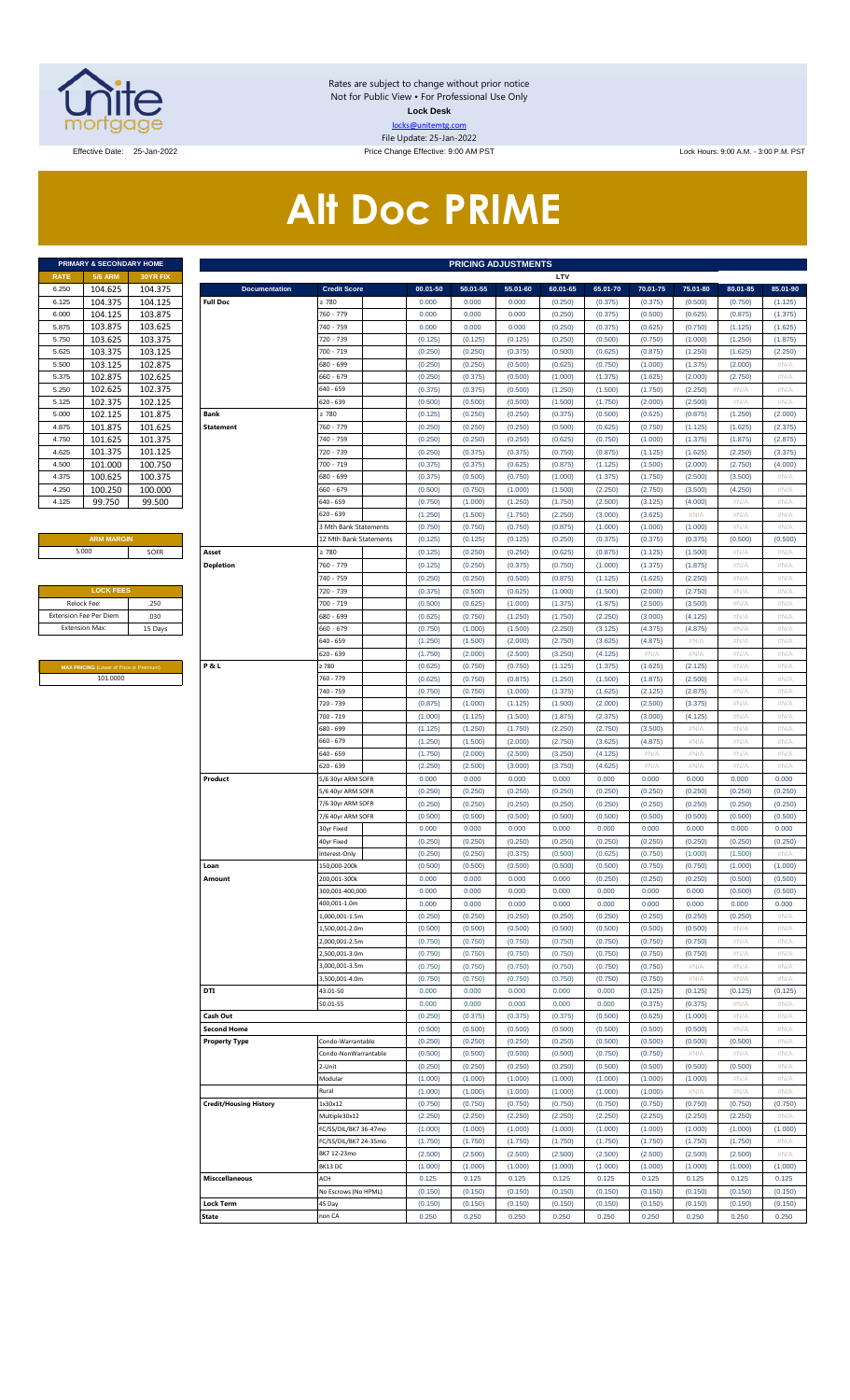

#### [V](https://unitemortgage.com/)isit: https://unitemortgage.com

The pricing engine is the Formal price given, please access it through:

**Quick Pricer:** [https://un](https://unitemortgage.com/broker-resources/price-my-loan/)itemortgage.com/broker-resources/price-my-loan/

### **CALL US TODAY: 800-777-1207**

#### **CONVENTIONAL PRODUCTS AND PRICING**

|       | <b>CONFORMING LOANS</b> |                             |         |                      |                             |         |         |                      |                             |               |         |       |         |                             |               |
|-------|-------------------------|-----------------------------|---------|----------------------|-----------------------------|---------|---------|----------------------|-----------------------------|---------------|---------|-------|---------|-----------------------------|---------------|
|       |                         | <b>DU CONF CONV 30 YEAR</b> |         |                      | <b>DU CONF CONV 20 YEAR</b> |         |         |                      | <b>DU CONF CONV 15 YEAR</b> |               |         |       |         | <b>DU CONF CONV 10 YEAR</b> |               |
| Rate  | 10 Day                  | 25 Day                      | 40 Day  | Rate                 | 10 Day                      | 25 Day  | 40 Day  | Rate                 | 10 Day                      | 25 Day        | 40 Day  | Rate  | 10 Day  | 25 Day                      | 40 Day        |
| 4.125 | (4.750)                 | (4.625)                     | (4.500) | 4.000                | (4.625)                     | (4.500) | (4.375) | 3.500                | (4.500)                     | (4.375)       | (4.250) | 3.375 | (4.125) | (4.000)                     | (3.875)       |
| 4.000 | (4.250)                 | (4.125)                     | (4.000) | 3.875                | (4.125)                     | (4.000) | (3.875) | 3.375                | (4.125)                     | (4.000)       | (3.875) | 3.250 | (3.625) | (3.500)                     | (3.375)       |
| 3.875 | (3.750)                 | (3.625)                     | (3.500) | 3.750                | (3.750)                     | (3.625) | (3.500) | 3.250                | (3.625)                     | (3.500)       | (3.375) | 3.125 | (3.250) | (3.125)                     | (3.000)       |
| 3.750 | (3.250)                 | (3.125)                     | (3.000) | 3.625                | (4.000)                     | (3.875) | (3.750) | 3.125                | (3.250)                     | (3.125)       | (3.000) | 3.000 | (2.875) | (2.750)                     | (2.625)       |
| 3.625 | (2.875)                 | (2.750)                     | (2.625) | 3.500                | (3.625)                     | (3.500) | (3.375) | 3.000                | (2.750)                     | (2.625)       | (2.500) | 2.875 | (2.625) | (2.500)                     | (2.375)       |
| 3.500 | (2.375)                 | (2.250)                     | (2.125) | 3.375                | (3.250)                     | (3.125) | (3.000) | 2.875                | (2.375)                     | (2.250)       | (2.125) | 2.750 | (2.250) | (2.125)                     | (2.000)       |
| 3.375 | (2.000)                 | (1.875)                     | (1.750) | 3.250                | (2.625)                     | (2.500) | (2.375) | 2.750                | (2.000)                     | (1.875)       | (1.750) | 2.625 | (2.000) | (1.875)                     | (1.750)       |
| 3.250 | (1.375)                 | (1.250)                     | (1.125) | 3.125                | (2.000)                     | (1.875) | (1.750) | 2.625                | (1.625)                     | (1.500)       | (1.375) | 2.500 | (1.500) | (1.375)                     | (1.250)       |
| 3.125 | (0.875)                 | (0.750)                     | (0.625) | 3.000                | (1.375)                     | (1.250) | (1.125) | 2.500                | (1.125)                     | (1.000)       | (0.875) | 2.375 | (1.125) | (1.000)                     | (0.875)       |
| 3.000 | (0.375)                 | (0.250)                     | (0.125) | 2.875                | (0.750)                     | (0.625) | (0.500) | 2.375                | (0.500)                     | (0.375)       | (0.250) | 2.250 | (0.750) | (0.625)                     | (0.500)       |
| 2.875 | 0.125                   | 0.250                       | 0.375   | 2.750                | (0.125)                     | 0.000   | 0.125   | 2.250                | (0.125)                     | 0.000         | 0.125   | 2.125 | (0.125) | 0.000                       | 0.125         |
| 2.750 | 0.875                   | 1.000                       | 1.125   | 2.625                | 0.500                       | 0.625   | 0.750   | 2.125                | 0.375                       | 0.500         | 0.625   | 2.000 | 0.375   | 0.500                       | 0.625         |
|       |                         |                             |         |                      |                             |         |         |                      |                             |               |         |       |         |                             |               |
|       |                         | LP CONF CONV 30 YEAR        |         | LP CONF CONV 20 YEAR |                             |         |         | LP CONF CONV 15 YEAR |                             |               |         |       |         | <b>LP CONF CONV 10 YEAR</b> |               |
| Rate  | 10 Day                  | 25 Day                      | 40 Day  | Rate                 | 10 Day                      | 25 Day  | 40 Day  | Rate                 | 10 Day                      | <b>25 Day</b> | 40 Day  | Rate  | 10 Day  | 25 Day                      | <b>40 Day</b> |
| 4.250 | (5.125)                 | (5.000)                     | (4.875) | 4.000                | (4.125)                     | (4.000) | (3.875) | 3.500                | (3.875)                     | (3.750)       | (3.625) | 3.375 | (3.750) | (3.625)                     | (3.500)       |
| 4.125 | (4.625)                 | (4.500)                     | (4.375) | 3.875                | (3.875)                     | (3.750) | (3.625) | 3.375                | (3.750)                     | (3.625)       | (3.500) | 3.250 | (3.375) | (3.250)                     | (3.125)       |
| 4.000 | (4.125)                 | (4.000)                     | (3.875) | 3.750                | (3.500)                     | (3.375) | (3.250) | 3.250                | (3.375)                     | (3.250)       | (3.125) | 3.125 | (3.000) | (2.875)                     | (2.750)       |
| 3.875 | (3.625)                 | (3.500)                     | (3.375) | 3.625                | (3.875)                     | (3.750) | (3.625) | 3.125                | (2.875)                     | (2.750)       | (2.625) | 3.000 | (2.625) | (2.500)                     | (2.375)       |
| 3.750 | (3.125)                 | (3.000)                     | (2.875) | 3.500                | (3.500)                     | (3.375) | (3.250) | 3.000                | (2.625)                     | (2.500)       | (2.375) | 2.875 | (2.125) | (2.000)                     | (1.875)       |
| 3.625 | (2.625)                 | (2.500)                     | (2.375) | 3.375                | (3.125)                     | (3.000) | (2.875) | 2.875                | (2.125)                     | (2.000)       | (1.875) | 2.750 | (1.875) | (1.750)                     | (1.625)       |
| 3.500 | (2.125)                 | (2.000)                     | (1.875) | 3.250                | (2.625)                     | (2.500) | (2.375) | 2.750                | (1.750)                     | (1.625)       | (1.500) | 2.625 | (1.625) | (1.500)                     | (1.375)       |
| 3.375 | (1.500)                 | (1.375)                     | (1.250) | 3.125                | (2.000)                     | (1.875) | (1.750) | 2.625                | (1.250)                     | (1.125)       | (1.000) | 2.500 | (1.250) | (1.125)                     | (1.000)       |
| 3.250 | (1.000)                 | (0.875)                     | (0.750) | 3.000                | (1.250)                     | (1.125) | (1.000) | 2.500                | (0.750)                     | (0.625)       | (0.500) | 2.375 | (0.875) | (0.750)                     | (0.625)       |
| 3.125 | (0.500)                 | (0.375)                     | (0.250) | 2.875                | (0.625)                     | (0.500) | (0.375) | 2.375                | (0.250)                     | (0.125)       | 0.000   | 2.250 | (0.375) | (0.250)                     | (0.125)       |
| 3.000 | 0.000                   | 0.125                       | 0.250   | 2.750                | 0.000                       | 0.125   | 0.250   | 2.250                | 0.125                       | 0.250         | 0.375   | 2.125 | 0.125   | 0.250                       | 0.375         |
| 2.875 | 0.625                   | 0.750                       | 0.875   | 2.625                | 0.625                       | 0.750   | 0.875   | 2.125                | 0.625                       | 0.750         | 0.875   | 2.000 | 0.750   | 0.875                       | 1.000         |

#### **HIGH BALANCE CONFORMING**

|             | <b>DU HIGH BALANCE 30 YEAR</b> |               |         |       | <b>DU HIGH BALANCE 15 YEAR</b> |         |               |      | <b>DU HIGH BALANCE 20 YEAR</b> |          |        | <b>DU HIGH BALANCE 10 YEAR</b> |               |          |               |  |
|-------------|--------------------------------|---------------|---------|-------|--------------------------------|---------|---------------|------|--------------------------------|----------|--------|--------------------------------|---------------|----------|---------------|--|
| <u>Rate</u> | <b>10 Day</b>                  | <b>25 Day</b> | 40 Day  | Rate  | <b>10 Day</b>                  | 25 Day  | <b>40 Day</b> | Rate | 10 Day                         | $25$ Day | 40 Day | Rate                           | <b>10 Day</b> | $25$ Day | <b>40 Day</b> |  |
| 4.375       | (4.250)                        | (4.125)       | (4.000) | 3.750 | (3.000)                        | (2.875) | (2.750)       |      |                                |          |        |                                |               |          |               |  |
| 4.250       | (3.875)                        | (3.750)       | (3.625) | 3.625 | (2.625)                        | (2.500) | (2.375)       |      |                                |          |        |                                |               |          |               |  |
| 4.125       | (3.375)                        | (3.250)       | (3.125) | 3.500 | (2.500)                        | (2.375) | (2.250)       |      |                                |          |        |                                |               |          |               |  |
| 4.000       | (3.250)                        | (3.125)       | (3.000) | 3.375 | (2.750)                        | (2.625) | (2.500)       |      |                                |          |        |                                |               |          |               |  |
| 3.875       | (2.875)                        | (2.750)       | (2.625) | 3.250 | (2.500)                        | (2.375) | (2.250)       |      |                                |          |        |                                |               |          |               |  |
| 3.750       | (2.500)                        | (2.375)       | (2.250) | 3.125 | (2.125)                        | (2.000) | (1.875)       |      |                                |          |        |                                |               | BA       |               |  |
| 3.625       | (2.250)                        | (2.125)       | (2.000) | 3.000 | (1.750)                        | (1.625) | (1.500)       |      | <b>RUEL</b>                    |          |        |                                |               |          |               |  |
| 3.500       | (1.500)                        | (1.375)       | (1.250) | 2.875 | (1.375)                        | (1.250) | (1.125)       |      |                                |          |        |                                |               |          |               |  |
| 3.375       | (1.125)                        | (1.000)       | (0.875) | 2.750 | (1.000)                        | (0.875) | (0.750)       |      |                                |          |        |                                |               |          |               |  |
| 3.250       | (0.500)                        | (0.375)       | (0.250) | 2.625 | (0.500)                        | (0.375) | (0.250)       |      |                                |          |        |                                |               |          |               |  |
| 3.125       | 0.125                          | 0.250         | 0.375   | 2.500 | 0.000                          | 0.125   | 0.250         |      |                                |          |        |                                |               |          |               |  |
| 3.000       | 0.625                          | 0.750         | 0.875   | 2.375 | 0.500                          | 0.625   | 0.750         |      |                                |          |        |                                |               |          |               |  |

自

#### **MAX NET PRICING IS 104.000 HIGH BALANCE MAX NET PRICING IS 103.000 Rates and pricing are subject to change without notice.**

All Rights Reserved. 01.2022 This document is limited to current Unite Mortgage Wholesale Lending Solutions, and should not be intended as legal advice, legal opinion, or any other advice on specific facts or circumstances. Such policy and practice ar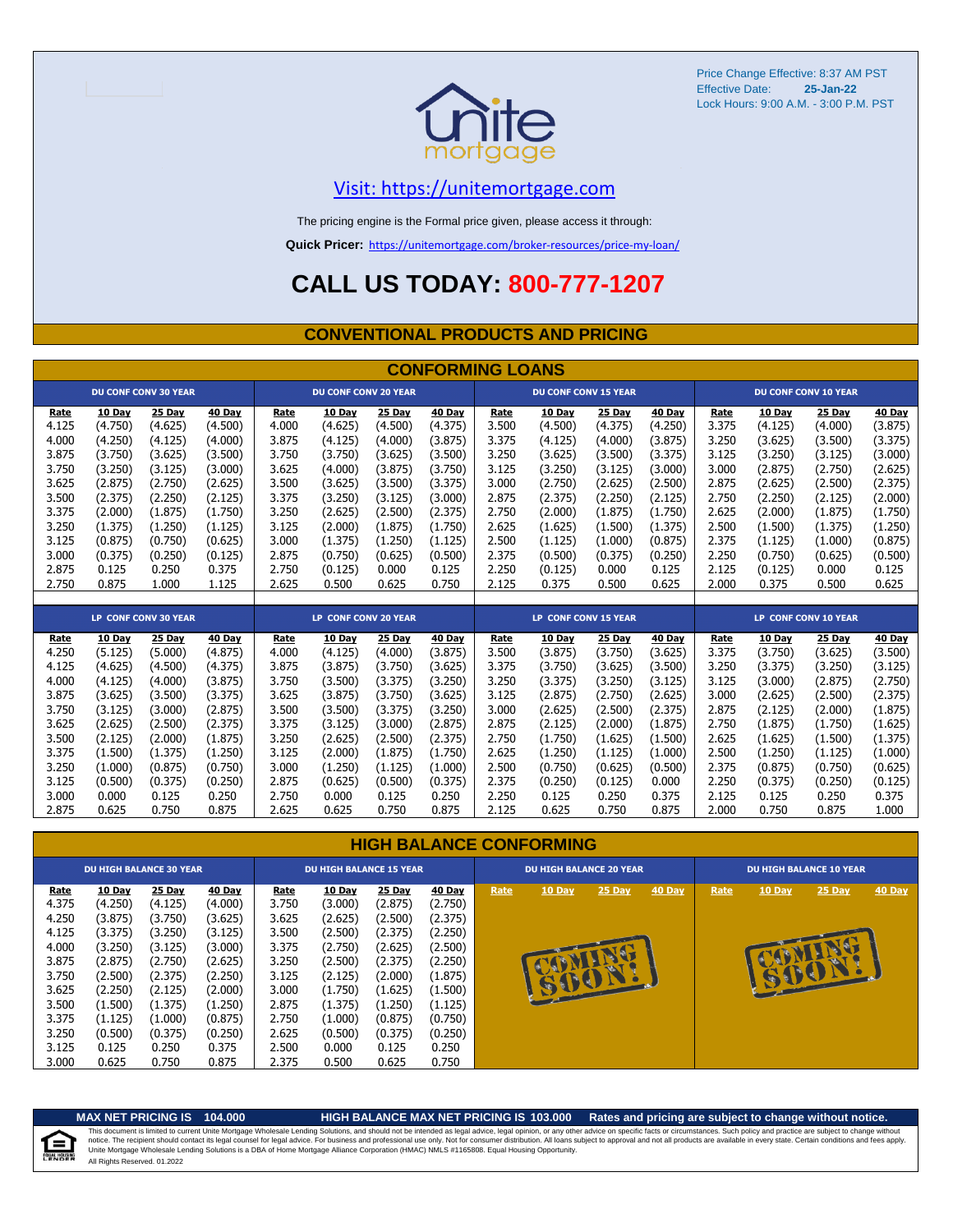

#### [V](https://unitemortgage.com/)isit: https://unitemortgage.com

The pricing engine is the Formal price given, please access it through:

**Quick Pricer:** [https://un](https://unitemortgage.com/broker-resources/price-my-loan/)itemortgage.com/broker-resources/price-my-loan/

### **CALL US TODAY: 800-777-1207**

|                                                                     | <b>HOME AFFORDABLE PRODUCTS</b>                                                     |                                                                                     |                                                                                     |                                                                     |                                                                                     |                                                                                     |                                                                                     |                                                                     |                                                                                     |                                                                                     |                                                                                     |                                       |             |                 |        |
|---------------------------------------------------------------------|-------------------------------------------------------------------------------------|-------------------------------------------------------------------------------------|-------------------------------------------------------------------------------------|---------------------------------------------------------------------|-------------------------------------------------------------------------------------|-------------------------------------------------------------------------------------|-------------------------------------------------------------------------------------|---------------------------------------------------------------------|-------------------------------------------------------------------------------------|-------------------------------------------------------------------------------------|-------------------------------------------------------------------------------------|---------------------------------------|-------------|-----------------|--------|
|                                                                     |                                                                                     | <b>DU HOMEREADY 30 YEAR</b>                                                         |                                                                                     | <b>DU HOMEREADY HIGH BALANCE 30 YEAR</b>                            |                                                                                     |                                                                                     |                                                                                     |                                                                     | LP HOME POSSIBLE 30 YEAR                                                            |                                                                                     |                                                                                     | LP HOME POSSIBLE HIGH BALANCE 30 YEAR |             |                 |        |
| Rate<br>4.250<br>4.125<br>4.000<br>3.875<br>3.750<br>3.625<br>3.500 | 10 Day<br>(4.875)<br>(4.250)<br>(3.875)<br>(3.375)<br>(2.875)<br>(2.375)<br>(1.875) | 25 Day<br>(4.750)<br>(4.125)<br>(3.750)<br>(3.250)<br>(2.750)<br>(2.250)<br>(1.750) | 40 Day<br>(4.625)<br>(4.000)<br>(3.625)<br>(3.125)<br>(2.625)<br>(2.125)<br>(1.625) | Rate<br>4.375<br>4.250<br>4.125<br>4.000<br>3.875<br>3.750<br>3.625 | 10 Day<br>(3.500)<br>(3.000)<br>(3.375)<br>(3.000)<br>(2.625)<br>(2.250)<br>(2.250) | 25 Day<br>(3.375)<br>(2.875)<br>(3.250)<br>(2.875)<br>(2.500)<br>(2.125)<br>(2.125) | 40 Day<br>(3.250)<br>(2.750)<br>(3.125)<br>(2.750)<br>(2.375)<br>(2.000)<br>(2.000) | Rate<br>4.250<br>4.125<br>4.000<br>3.875<br>3.750<br>3.625<br>3.500 | 10 Day<br>(5.125)<br>(4.625)<br>(4.125)<br>(3.625)<br>(3.125)<br>(2.500)<br>(2.000) | 25 Day<br>(5.000)<br>(4.500)<br>(4.000)<br>(3.500)<br>(3.000)<br>(2.375)<br>(1.875) | 40 Day<br>(4.875)<br>(4.375)<br>(3.875)<br>(3.375)<br>(2.875)<br>(2.250)<br>(1.750) | Rate                                  | 10 Day<br>u | 25 Day<br>15001 | 40 Day |
| 3.375<br>3.250<br>3.125<br>3.000<br>2.875                           | (1.375)<br>(0.750)<br>(0.375)<br>0.125<br>0.750                                     | (1.250)<br>(0.625)<br>(0.250)<br>0.250<br>0.875                                     | (1.125)<br>(0.500)<br>(0.125)<br>0.375<br>1.000                                     | 3.500<br>3.375<br>3.250<br>3.125<br>3.000                           | (1.750)<br>(1.125)<br>(0.500)<br>(0.125)<br>0.375                                   | (1.625)<br>(1.000)<br>(0.375)<br>0.000<br>0.500                                     | (1.500)<br>(0.875)<br>(0.250)<br>0.125<br>0.625                                     | 3.375<br>3.250<br>3.125<br>3.000<br>2.875                           | (1.500)<br>(0.875)<br>(0.375)<br>0.000<br>0.625                                     | (1.375)<br>(0.750)<br>(0.250)<br>0.125<br>0.750                                     | (1.250)<br>(0.625)<br>(0.125)<br>0.250<br>0.875                                     |                                       |             |                 |        |

| <b>HOME READY AND HOMEPOSSIBLE CAP LIMITS</b>      |       |      |      |      |      |       |       |                                                                                                  |       |  |  |  |
|----------------------------------------------------|-------|------|------|------|------|-------|-------|--------------------------------------------------------------------------------------------------|-------|--|--|--|
|                                                    |       |      |      |      |      |       |       | LTV <=60 60.01 - 65 65.01 - 70 70.01 - 75 75.01 - 80 80.01 - 85 85.01 - 90 90.01 - 95 95.01 - 97 |       |  |  |  |
| HomeReady/Home Possible FICO >=680 Adjustment Caps | .500  | .500 | .500 | .500 | .500 | 0.000 | 0.000 | 0.000                                                                                            | 0.000 |  |  |  |
| HomeReady/Home Possible FICO <680 Adjustment Caps  | 1.500 | .500 | .500 | .500 | .500 | .500  | 1.500 | .500                                                                                             | 1.500 |  |  |  |

u Hou

#### **MAX NET PRICING IS 104.000 HIGH BALANCE MAX NET PRICING IS 103.000 Rates and pricing are subject to change without notice.**

All Rights Reserved. 01.2022 This document is limited to current Unite Mortgage Wholesale Lending Solutions, and should not be intended as legal advice, legal opinion, or any other advice on specific facts or circumstances. Such policy and practice ar notice. The recipient should contact its legal coursel for legal advice. For business and professional use only. Not for consumer distribution. All oans subject to approval and not all products are available in every state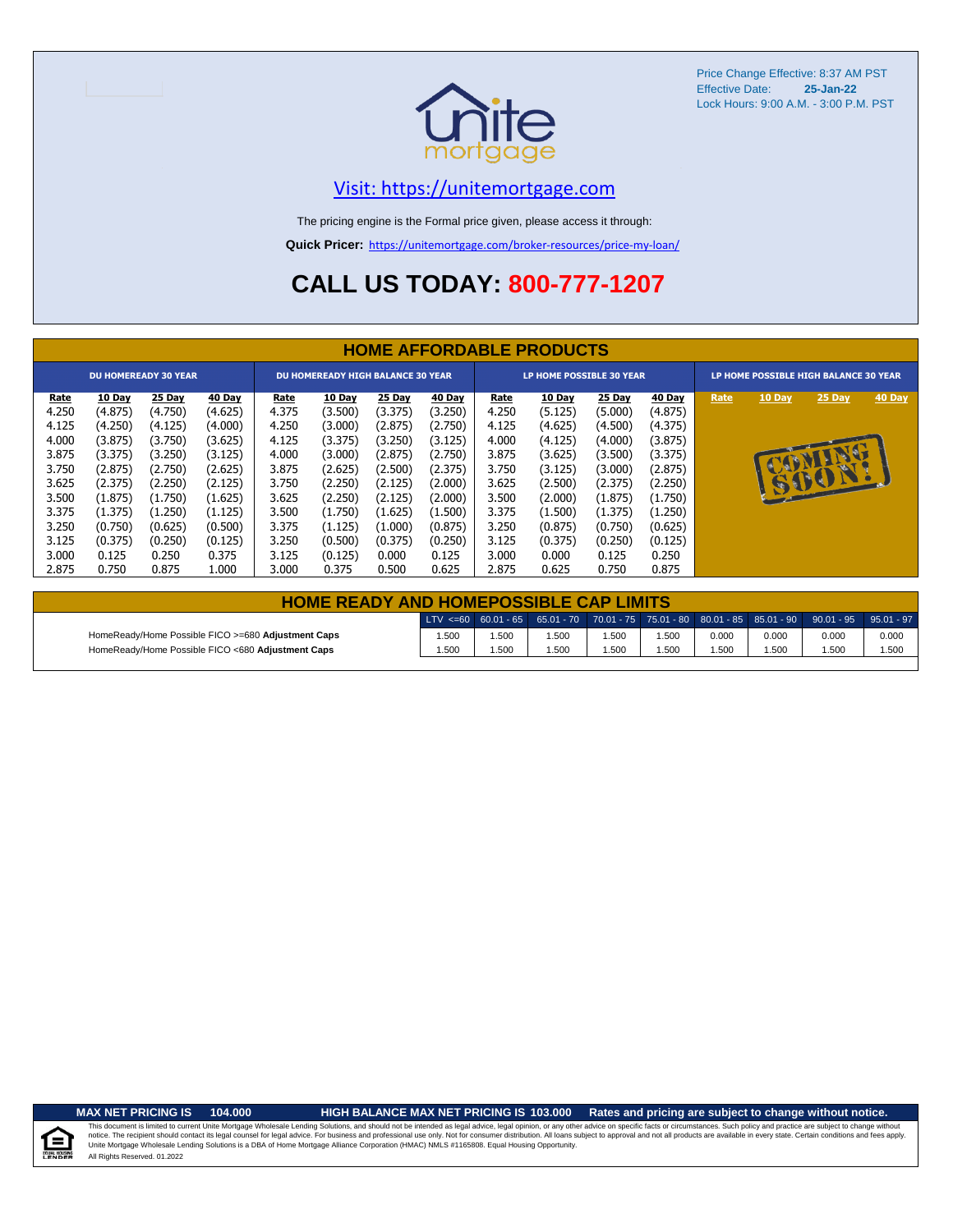

#### [V](https://unitemortgage.com/)isit: https://unitemortgage.com

The pricing engine is the Formal price given, please access it through:

**Quick Pricer:** [https://un](https://unitemortgage.com/broker-resources/price-my-loan/)itemortgage.com/broker-resources/price-my-loan/

### **CALL US TODAY: 800-777-1207**

| <b>CONVENTIONAL PRICING ADJUSTMENTS</b>                                                |                                                                               |                                                   |                         |              |              |              |                    |                               |                               |              |  |
|----------------------------------------------------------------------------------------|-------------------------------------------------------------------------------|---------------------------------------------------|-------------------------|--------------|--------------|--------------|--------------------|-------------------------------|-------------------------------|--------------|--|
| Credit Score / LTV                                                                     | Loan Terms > 15 years                                                         | $LTV \le 60$                                      | $60.01 - 70$            | $70.01 - 75$ | $75.01 - 80$ | $80.01 - 85$ | $85.01 - 90$       | $90.01 - 95$                  | $95.01 - 97$                  | >97.00%      |  |
| $740+$                                                                                 |                                                                               | 0.000                                             | 0.250                   | 0.250        | 0.500        | 0.250        | 0.250              | 0.250                         | 0.750                         | 0.750        |  |
| 720 - 739                                                                              |                                                                               | 0.000                                             | 0.250                   | 0.500        | 0.750        | 0.500        | 0.500              | 0.500                         | 1.000                         | 1.000        |  |
| 700 - 719                                                                              |                                                                               | 0.000                                             | 0.500                   | 1.000        | 1.250        | 1.000        | 1.000              | 1.000                         | 1.500                         | 1.500        |  |
| 680 - 699                                                                              |                                                                               | 0.000                                             | 0.500                   | 1.250        | 1.750        | 1.500        | 1.250              | 1.250                         | 1.500                         | 1.500        |  |
| 660 - 679                                                                              |                                                                               | 0.000                                             | 1.000                   | 2.250        | 2.750        | 2.750        | 2.250              | 2.250                         | 2.250                         | 2.250        |  |
| 640 - 659                                                                              |                                                                               | 0.500                                             | 1.250                   | 2.750        | 3.000        | 3.250        | 2.750              | 2.750                         | 2.750                         | 2.750        |  |
| 620-639                                                                                |                                                                               | 0.500                                             | 1.500                   | 3.000        | 3.000        | 3.250        | 3.250              | 3.250                         | 3.500                         | 3.500        |  |
| Cash Out (Ex. Student Loan Only) All Loan Terms. Cumulative with above adjust.         |                                                                               | $LTV \le 60$                                      | $60.01 - 70$            | $70.01 - 75$ | $75.01 - 80$ |              |                    |                               |                               |              |  |
| $740+$                                                                                 |                                                                               | 0.375                                             | 0.625                   | 0.625        | 0.875        |              |                    |                               |                               |              |  |
| 720 - 739                                                                              |                                                                               | 0.375                                             | 1.000                   | 1.000        | 1.125        |              |                    |                               |                               |              |  |
| 700 - 719                                                                              |                                                                               | 0.375                                             | 1.000                   | 1.000        | 1.125        |              |                    |                               |                               |              |  |
| 680 - 699                                                                              |                                                                               | 0.375                                             | 1.125                   | 1.125        | 1.750        |              |                    |                               |                               |              |  |
| 660 - 679                                                                              |                                                                               | 0.625                                             | 1.125                   | 1.125        | 1.875        |              |                    |                               |                               |              |  |
| 640 - 659                                                                              |                                                                               | 0.625                                             | 1.625                   | 1.625        | 2.625        |              |                    |                               |                               |              |  |
| 620 - 639                                                                              |                                                                               | 0.625                                             | 1.625                   | 1.625        | 3.125        |              |                    |                               |                               |              |  |
| <b>Other Price Adjustments</b><br>All Loan Terms                                       | Cumulative with above adjustments                                             | $LTV < =60$                                       | $60.01 - 65$            | $65.01 - 70$ | $70.01 - 75$ | $75.01 - 80$ | $80.01 - 85$       | $85.01 - 90$                  | $90.01 - 95$                  | $95.01 - 97$ |  |
| High Balance Purchase and R/T Refinance                                                |                                                                               | 0.250                                             | 0.250                   | 0.250        | 0.250        | 0.250        | 0.250              | 0.250                         | 0.250                         | <b>NA</b>    |  |
| High Balance Cash-Out Refinance                                                        |                                                                               | 1.000                                             | 1.000                   | 1.000        | 1.000        | 1.000        | <b>NA</b>          | <b>NA</b>                     | <b>NA</b>                     | <b>NA</b>    |  |
| High Balance ARMs (Adjustment Based on CLTV)                                           |                                                                               | 0.750                                             | 0.750                   | 0.750        | 0.750        | 1.500        | 1.500              | 1.500                         | 1.500                         | <b>NA</b>    |  |
| <b>ARMs</b>                                                                            |                                                                               | 0.000                                             | 0.000                   | 0.000        | 0.000        | 0.000        | 0.000              | 0.000                         | 0.250                         | <b>NA</b>    |  |
| HomeReady/Home Possible FICO >=680 Adjustment Caps                                     |                                                                               | 1.500                                             | 1.500                   | 1.500        | 1.500        | 1.500        | 0.000              | 0.000                         | 0.000                         | 0.000        |  |
| HomeReady/Home Possible FICO <680 Adjustment Caps                                      |                                                                               | 1.500                                             | 1.500                   | 1.500        | 1.500        | 1.500        | 1.500              | 1.500                         | 1.500                         | 1.500        |  |
| <b>Investment Properties</b>                                                           |                                                                               | 2.125                                             | 2.125                   | 2.125        | 2.125        | 3.375        | 4.125              | <b>NA</b>                     | <b>NA</b>                     | <b>NA</b>    |  |
| Second Home                                                                            |                                                                               | 0.000                                             | 0.000                   | 0.000        | 0.000        | 0.000        | 0.000              | 0.250                         | 5.000                         | 5.000        |  |
| Manufactured home                                                                      |                                                                               | 0.500                                             | 0.500                   | 0.500        | 0.500        | 0.500        | 0.500              | 0.500                         | 0.500                         | 0.500        |  |
| 2-4 Unit Properties (3-4 unit max LTV is 75% (DU) and 80% (LP))                        |                                                                               | 1.000                                             | 1.000                   | 1.000        | 1.000        | 1.000        | 1.000              | <b>NA</b>                     | <b>NA</b>                     | <b>NA</b>    |  |
| Condos - Loan Terms > 15Y (does not apply to Detached building types)                  |                                                                               | 0.000                                             | 0.000                   | 0.000        | 0.000        | 0.750        | 0.750              | 0.750                         | 0.750                         | 0.750        |  |
| Escrow Waiver (LTV >80% not available in NM, LTV >90% does not apply to HB Nationwide) |                                                                               | 0.000                                             | 0.000                   | 0.000        | 0.000        | 0.000        | 0.000              | 0.000                         | 0.000                         | <b>NA</b>    |  |
|                                                                                        |                                                                               |                                                   |                         |              |              |              |                    |                               |                               |              |  |
| UW Waiver Fee (ALL LTV) - based on loan size                                           |                                                                               |                                                   |                         |              |              |              |                    |                               |                               |              |  |
|                                                                                        |                                                                               |                                                   |                         |              |              |              |                    |                               |                               |              |  |
|                                                                                        | <b>ALL SUBORDINATE FINANCING .375%</b>                                        |                                                   |                         |              |              |              |                    |                               |                               |              |  |
| <b>LTV Range</b>                                                                       | <b>CLTV Range</b>                                                             |                                                   | Credit Score < 720      |              |              |              | Credit Score > 720 |                               |                               |              |  |
| $\leq 65.00\%$                                                                         | $80.01\% - 95.00\%$                                                           |                                                   | 0.500                   |              |              |              | 0.250              |                               |                               |              |  |
| 65.01% - 75.00%                                                                        | $80.01\% - 95.00\%$                                                           |                                                   | 0.750                   |              |              |              | 0.500              |                               |                               |              |  |
| 75.01% - 95.00%                                                                        | $90.01\% - 95.00\%$                                                           |                                                   | 1.000                   |              |              |              | 0.750              |                               |                               |              |  |
| 75.01% - 90.00%                                                                        | 76.01% - 90.00%                                                               |                                                   | 1.000                   |              |              |              | 0.750              |                               |                               |              |  |
| $\leq 95.00\%$                                                                         | 95.01% - 97.00%                                                               |                                                   | 1.500                   |              |              |              | 1.500              |                               |                               |              |  |
|                                                                                        |                                                                               |                                                   |                         |              |              |              |                    |                               |                               |              |  |
|                                                                                        | <b>LOCK EXTENSIONS - RELOCKS - OTHER CHANGES</b>                              |                                                   |                         |              |              |              |                    |                               |                               |              |  |
|                                                                                        |                                                                               |                                                   |                         |              |              |              |                    |                               |                               |              |  |
|                                                                                        |                                                                               |                                                   | <b>Lock Extensions:</b> |              |              |              |                    |                               |                               |              |  |
| $1-4$ days                                                                             | .03/day                                                                       |                                                   |                         |              |              |              |                    |                               |                               |              |  |
| 5 days                                                                                 |                                                                               |                                                   |                         |              |              |              |                    | 10 Day Lock Expires: 02/04/22 |                               |              |  |
| 7 days                                                                                 |                                                                               |                                                   |                         |              |              |              |                    | 25 Day Lock Expires:          | 02/19/22                      |              |  |
| 10 days                                                                                | 0.250                                                                         |                                                   |                         |              |              |              |                    |                               | 40 Day Lock Expires: 03/06/22 |              |  |
| 15 days                                                                                | 0.375                                                                         |                                                   |                         |              |              |              |                    |                               |                               |              |  |
| <b>Relocks:</b>                                                                        | <b>Other Changes:</b>                                                         |                                                   |                         |              |              |              |                    |                               |                               |              |  |
| Worse Case pricing plus additional .250 hit                                            | Loan Program                                                                  | Worse Case if moving into different delivery type |                         |              |              |              |                    |                               |                               |              |  |
|                                                                                        | Not subject to worse case pricing<br>Locks expiring on a non business day are |                                                   |                         |              |              |              |                    |                               |                               |              |  |

Locks expiring on a non business day are good through the following business day.

|                           |                              |         |                                                                                                                                                                                                                                                                                                                                                                                                                                                                                                                                                                                                                | $APOR+$ | $15/20$ YR.: | 2.500% | 1 YR CMT:   | 0.120% |
|---------------------------|------------------------------|---------|----------------------------------------------------------------------------------------------------------------------------------------------------------------------------------------------------------------------------------------------------------------------------------------------------------------------------------------------------------------------------------------------------------------------------------------------------------------------------------------------------------------------------------------------------------------------------------------------------------------|---------|--------------|--------|-------------|--------|
|                           | <b>MAX NET PRICING IS</b>    | 104.000 | Rates and prices are subject to change without notice.                                                                                                                                                                                                                                                                                                                                                                                                                                                                                                                                                         |         | $25/30$ YR.: | 2.960% | 1 YR Libor: | 0.360% |
| 仺<br><b>EQUAL HOUSING</b> | All Rights Reserved, 01,2022 |         | This document is limited to current Unite Mortgage Wholesale Lending Solutions, and should not be intended as legal advice, legal opinion, or any other advice on specific facts or circumstances. Such policy and practice ar<br>notice. The recipient should contact its legal counsel for legal advice. For business and professional use only. Not for consumer distribution. All loans subject to approval and not all products are available in every stat<br>Unite Mortgage Wholesale Lending Solutions is a DBA of Home Mortgage Alliance Corporation (HMAC) NMLS #1165808. Equal Housing Opportunity. |         |              |        |             |        |